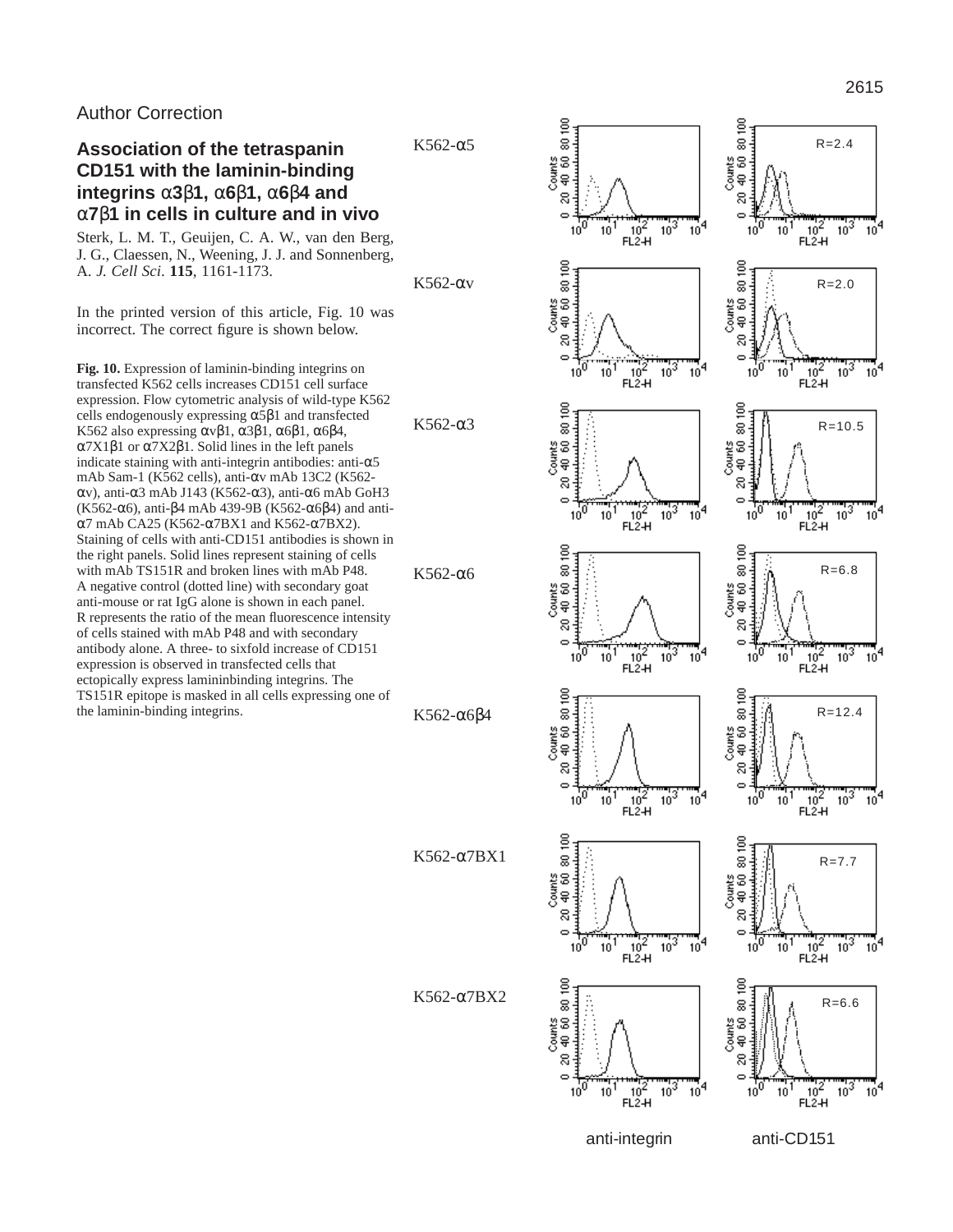# **Association of the tetraspanin CD151 with the lamininbinding integrins** α**3**β**1,** α**6**β**1,** α**6**β**4 and** α**7**β**1 in cells in culture and in vivo**

**Lotus M. T. Sterk1,2, Cecile A. W. Geuijen1, José G. van den Berg3, Nike Claessen3, Jan J. Weening3 and Arnoud Sonnenberg1**

1Division of Cell Biology and 2Division of Pathology, The Netherlands Cancer Institute, Plesmanlaan 121, 1066 CX Amsterdam, The Netherlands 3Division of Pathology, Academic Medical Center, Meibergdreef 9, 1105 AZ Amsterdam, The Netherlands Author of correspondence (e-mail: asonn@nki.nl)

Accepted 21 December 2001 Journal of Cell Science 115, 1161-1173 (2002) © The Company of Biologists Ltd

#### **Summary**

**CD151 is a cell surface protein that belongs to the tetraspanin superfamily. It forms complexes with the laminin-binding integrins** α**3**β**1,** α**6**β**1 and** α**6**β**4 and is codistributed with these integrins in many tissues at sites of cell-matrix interactions. In this study we show that CD151 can also form stable complexes with the laminin-binding integrin** α**7**β**1. The strength of this interaction is comparable to that between CD151 and** α**3**β**1. Complexes of** α**3**β**1,** α**6**β**1 and** α**7**β**1 with CD151 are equally well formed with all splice variants of the** α**3,** α**6 and** α**7 subunits, and complex formation is not affected by mutations that prevent the cleavage of the integrin** α**6 subunit. Like the expression of** α**3**β**1 and** α**6**β**1, expression of** α**7**β**1 in K562 cells results in increased levels of CD151 at its surface. Two non-integrin laminin receptors, dystroglycan and the polypeptide on which the Lutheran blood group antigens are expressed, are also often colocalized with CD151, but no association with**

**CD151-**α**3**β**1 complexes was found with biochemical analysis.** 

**The anti-CD151 antibody TS151R detects an epitope at a site at which CD151 interacts with integrins, and therefore it cannot react with CD151 when it is bound to an integrin. Comparison of the staining patterns produced by TS151R with that by of an anti-CD151 antibody recognizing an epitope outside the binding site (P48) revealed that most tissues expressing one or more lamininbinding integrins reacted with P48 but not with TS151R. However, smooth muscle cells that express** α**7**β**1 and renal tubular epithelial cells that express** α**6**β**1 were stained equally well by TS151R and P48. These results suggest that the interactions between CD151 and laminin-binding integrins are subject to cell-type-specific regulation.** 

Key words: Tetraspanin, Laminin receptor, Integrin, Dystroglycan, Lutheran blood group antigens

### **Introduction**

CD151 is a transmembrane molecule that has been recently characterized as a member of the evolutionary conserved tetraspanin superfamily (Wright and Tomlinson, 1994; Maecker et al., 1997). Tetraspanin molecules, so called because they cross the plasma membrane four times, have two extracellular loops and three cytoplasmic domains including the C- and N-terminus. Many interactions among tetraspanins and between tetraspanins, integrins and other molecules have been described (Berditchevski et al., 1996; Mannion et al., 1996; Hasegawa et al., 1998; Fitter et al., 1999; Sincock et al., 1999). Hence it is thought that one function of tetraspanins is to facilitate the coupling of signaling pathways by assembling and connecting specific cell surface proteins into large molecular complexes.

On the basis of the stability of the formed complexes, interactions of tetraspanins can be classified into three categories (Claas et al., 2001). CD151-α3β1 complexes represent the exceptionally strong, highly stable and selective level 1 association. Most interactions between tetraspanins and integrins, for example, the association of CD151 with  $α6β4$ , are less strong and considered to be level 2; they are numerous,

fairly stable and selective. CD151-α6β1 interactions are either level 1 or level 2, probably depending on the cell type in which these molecules are expressed. Level 3 interactions, which occur mostly between tetraspanins and molecules other than tetraspanins or integrins, are indirect, numerous and are the least stable of the interactions. The level 1 interaction of CD151 with α3 occurs between the large extracellular loop of CD151 and the extracellular membrane proximal region of the α3 subunit (Yauch et al., 2000). A CD151 epitope recognized by the mAb TS151R is located at this site of interaction (Serru et al., 1999; Yauch et al., 2000). Recently, it was shown that the binding site on CD151 for tetraspanins is different from the one involved in the binding to integrins (Berditchevski et al., 2001).

Integrins are heterodimeric cell surface receptors consisting of a non-covalently associated  $\alpha$  and  $\beta$  subunit, which link the extracellular matrix to the cytoskeleton (Hynes, 1992; Schwartz et al., 1995; van der Flier and Sonnenberg, 2001). The integrins  $\alpha$ 3β1,  $\alpha$ 6β1 and  $\alpha$ 7β1 bind preferentially to laminin and contain sequential and structural homologies. During maturation, the α3, α6 and α7 integrin subunits are post-translationally cleaved into a heavy and a light chain.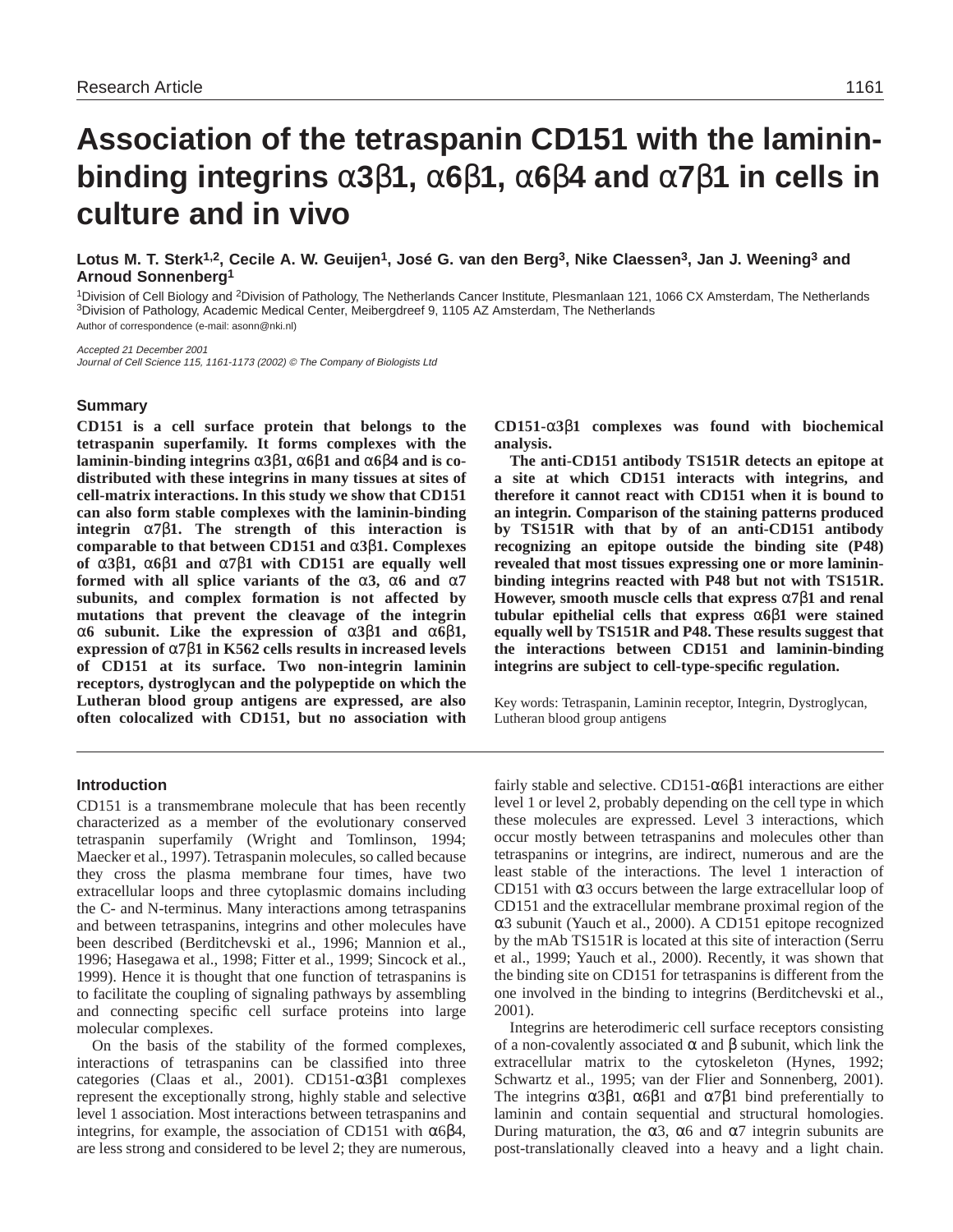#### 1162 Journal of Cell Science 115 (6)

Furthermore, the mRNAs for these integrin subunits can be alternatively spliced, leading to extracellular and cytoplasmic variants (Collo and Quaranta, 1993; Hogervorst et al., 1993; de Melker et al., 1997). The ligand binding and signaling function of these integrin variants is potentially different, which during development may lead to changes in function when variants are switched (Ziober et al., 1993; Thorsteindóttir et al., 1995; Schober et al., 2000).

While much is known about the function and biochemical properties of integrins, the exact function of the associated tetraspanins is still elusive but is gradually becoming unraveled. Previously, we have shown that CD151 is a component of hemidesmosomes, specialized structures in the basal epidermal cell layer that link intermediate filaments to the extracellular matrix (Sterk et al., 2000). Others have shown the involvement of CD151 in cell adhesion (Hasegawa et al., 1998; Fitter et al., 1999), (tumor) cell migration and metastasizing (Yáñez-Mó et al., 1998; Yauch et al., 1998; Sincock et al., 1999; Sugiura and Berditchevski, 1999; Berditchevski and Odintsova, 1999; Testa et al., 1999), vesicular transport of integrins (Sincock et al., 1999), signaling (Berditchevski et al., 1997; Yauch et al., 1998; Sugiura and Berditchevski, 1999; Berditchevski and Odintsova, 1999; Zhang et al., 2001), cell polarization (Yáñez-Mó et al., 2001), wound healing (Peñas et al., 2000) and neurite outgrowth (Stipp and Hemler, 2000).

In vivo, CD151 is expressed by a large variety of cells of epithelial and mesenchymal origin. The tissue distribution of CD151 shows a striking overlap with that of the combined patterns of expression of  $\alpha$ 3β1,  $\alpha$ 6β1,  $\alpha$ 6β4 and  $\alpha$ 7β1 - all laminin-binding integrins (Sincock et al., 1997). This suggests that CD151 preferentially interacts with the laminin-binding integrins.

Laminin is a basement membrane component that, by interaction with its cell surface receptors, influences cell shape, movement and differentiation (Colognato and Yurchenko, 2000). Besides representing a ligand for integrins, laminin also interacts with the recently discovered Lutheran (LU) molecule expressed on erythrocytes (El Nemer et al., 1998; Parsons et al., 2001; Udani et al., 1998) and with dystroglycan (DG), an integral component of the dystrophin glycoprotein complex (DGC) originally detected in skeletal muscle and subsequently in epithelia (Ibraghimov-Breskovnaya et al., 1992; Durbeej and Campbell, 1999).

In the present study we investigated the expression of various tetraspanins and laminin receptors in tissues that strongly express one or more of the laminin-binding integrins, such as kidney  $(\alpha 3\beta 1)$  in glomerular cells;  $\alpha 6\beta 1$  in tubular cells), skin ( $\alpha$ 3β1 and  $\alpha$ 6β4) and muscle ( $\alpha$ 7β1). At sites of contacts between cells and the matrix, CD151 is the only one of the tetraspanins tested that is always colocalized with the laminin-binding integrins. The intimate relation between CD151 and the laminin-binding integrins is also stressed by their high stoichiometric interaction and the increase of CD151 cell surface expression in K562 cells transfected with one of these integrins. By immunoprecipitation it was demonstrated for the first time that CD151 is associated with  $\alpha$ 7 $\beta$ 1, and that their firm association is comparable to that of the association between α3β1 and CD151. Cytoplasmic or extracellular splice variants or mutations preventing cleavage of the integrin  $\alpha$ subunit were found to have no influence on the formation of integrin-CD151 complexes. Although there is a considerable overlap in expression between the laminin receptors from the three different receptor families and CD151, no interaction between CD151 and either LU or DG could be identified in vitro. Finally, we provide evidence that the same site on CD151 interacts with all the different laminin-binding integrins. Furthermore, the exposure of a CD151 epitope involved in this binding is cell type specific and may vary depending on the (patho)physiological status of the tissues involved.

#### **Materials and Methods**

#### Antibodies

Mouse mAbs J8H against the extracellular domain of the human  $\alpha$ 6 integrin subunit and 29A3 against the cytoplasmic domain of the human α3A subunit have been described previously (Hogervorst et al., 1993; de Melker et al., 1997). The hybridomas producing the mouse mAbs J143, recognizing an extracellular epitope on the human  $\alpha$ 3 integrin subunit (Kantor et al., 1987) and TS2/16 against β1 (Hemler et al., 1984), were obtained from the American Type Culture Collection (Rockville, MD). Sam-1 is a mouse mAb against  $\alpha$ 5 (Keizer et al., 1987), and GoH3 is a rat mAb against  $\alpha$ 6 (Sonnenberg et al., 1987). The mouse mAbs CA25 and 13C2 against  $\alpha$ 7 and  $\alpha$ v were generously provided by R. H. Kramer (University of California San Francisco, San Francisco, CA) and M. Horton (Imperial Cancer Research Fund, London, UK), respectively. Rat mAb 439-9B against β4 (Falcioni et al., 1988) was purchased from Pharmingen (San Diego, CA). The rabbit polyclonal antibodies against the cytoplasmic domains of α3A (DiPersio et al., 1995),  $\alpha v$  (Defilippi et al., 1991) and  $\alpha$ 7B were kind gifts from M. DiPersio (Albany Medical College, Albany, NY), G. Tarone (Università di Torino, Torino, Italy) and U. Mayer (University of Manchester, Manchester, UK), respectively. Mouse mAbs against α-dystroglycan were obtained from Novocastra (Newcastle, UK). Polyclonal antibody AP83 against β-dystroglycan was kindly provided by K. P. Campbell and M. Durbeej (Howard Hughes Medical Institute, Iowa, USA). Mouse mAb LU4F2 (workshop 70597) against Lutheran blood group antigens was a kind gift from E. van der Schoot (Central Laboratory for the Blood Transfusion Service, Amsterdam, The Netherlands). The mouse mAbs P48 and P49, also known as 11B1.G4 and 14A2.H1, respectively, were clustered as CD151 in the VI International Leukocyte Typing Workshop (Ashman et al., 1997; Sincock et al., 1997).

The other mouse mAbs against CD151 were all gifts: 5C11 from M. E. Hemler (Dana-Farber Cancer Institute, Boston, MA), 8C3 from K. Sekiguchi (Osaka University, Osaka, Japan), Sfa-1 from H. Hasegawa (Hasegawa et al., 1996) (Ehime University, Ehime, Japan), LIA1/1 from F. Sánchez-Madrid (Hospital de la Princesa, Madrid, Spain), IIG5 from M. Humphries (The University of Manchester, Manchester, UK) and TS151 and TS151R (Yauch et al., 2000; Serru et al., 1999) from E. Rubenstein (Hôpital Paul Brousse, Villejuif Cedex, France). The mouse mAbs MEM62 (CD9; (Hořejší and Vlček, 1991)), MEM53 (CD53 (Angelisová et al., 1994)), M38 (CD81 (Imai and Yoshie, 1993)) and C33 (CD82 (Imai and Yoshie, 1993)), were generously provided by V. Hořejší (Institute of Molecular Genetics, Prague, Czech Republic). F. Berditchevsky (The University of Birmingham, Birmingham, UK) kindly supplied the mouse mAb 6H1 (CD63 (Berditchevsky et al., 1995)). The sheep anti-mouse and donkey anti-rabbit horseradish-peroxidase-coupled secondary antibodies were purchased from Amersham (Harlington Heights, IL). FITC- or Texas Red-conjugated goat anti-mouse, goat anti-rat or goat anti-rabbit secondary antibodies were obtained from Rockland (Gilbertsville, PA). The FITC- and TRITC-conjugated goat antimouse isotype specific antibodies were obtained from Nordic Immunochemical Laboratory (Tilburg, The Netherlands). Phycoerythrin-conjugated goat anti-mouse or anti-rat antibodies were obtained from Jackson laboratories (Westgrove, PA).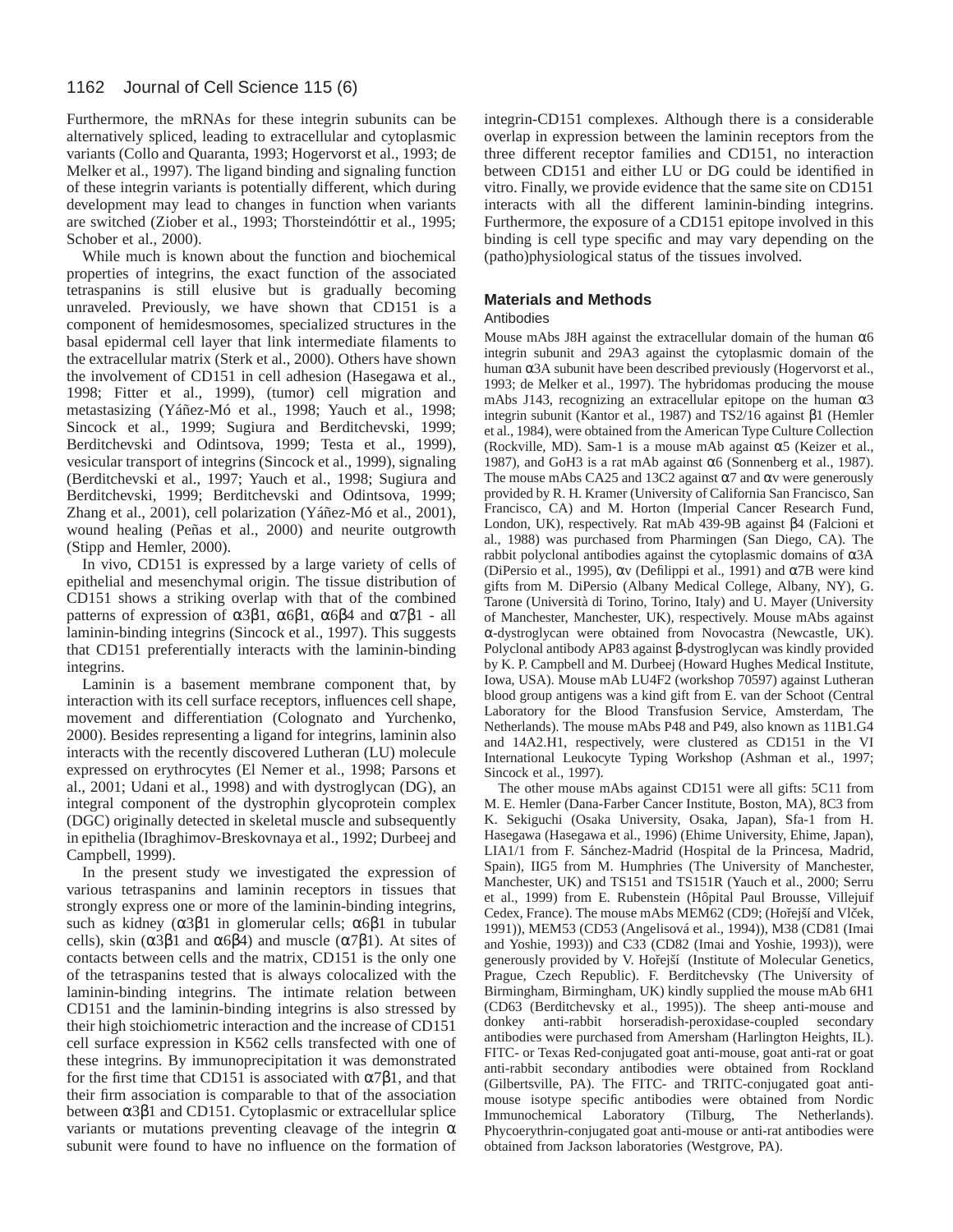#### Generation of retroviral expression constructs and stable cellular transduction

The full-length c-DNA encoding the X1 and X2 splice variants of the extracellular domains of human  $\alpha$ 7B were a kind gift from D. Mielenz and K. von dem Mark (University of Erlangen, Erlangen, Germany). α7BX1 and -X2 c-DNA was released from pUC-18 or pcDNA3 respectively, by digesting with *Eco*RI. The resulting fragments were ligated into the retroviral LZRS-IRES-zeo expression vector, a modified LZRS retroviral vector conferring resistance to zeocin (Kinsella and Nolan, 1996; van Leeuwen et al., 1997), to give an LZRS-IRES-zeo-α7BX1 or -α7BX2 vector. These constructs were then introduced into the Phoenix packaging cells (Kinsella and Nolan, 1996) by the calcium phosphate precipitation method and virus containing supernatant was collected. K562 cells were infected with the recombinant virus by the DOTAP method (Boehringer Mannheim Corp.). After incubation for 8 hours at 37°C, infected cells were grown in medium as described below for the wild-type K562 cells. Cells expressing α7 at their surface were analyzed and sorted using FACScan® flow cytometer (Becton Dickinson, Mountain View, CA).

#### Cell lines

The human erythroleukemic cell line K562 was maintained in RPMI-1640 supplemented with 10% heat-inactivated fetal calf serum (Life Technologies, Paisly, UK), 100 U/ml penicillin and 100 µg/ml streptomycin (both from Life Technologies). K562 cells stably expressing  $\alpha$ 3β1,  $\alpha$ 6β1 and  $\alpha$ 6β4 were established as described previously (Delwel et al., 1993; Niessen et al., 1994). An established cell line of human glomerular visceral epithelial cells (Krishnamurti et al., 1996) was cultured in medium made up of 1 volume of each Dulbecco's modified Eagle's medium (DMEM) (ICN, Costa Mesa, CA) and Hams F-10 (Life Technologies), supplemented with 5% Nu serum (Becton Dickinson, Bedford, MA), 25 ng/ml prostaglandin E1, 0.5 nM tri-iodothyronine, 10 nM sodium selenite, 5 µg/ml transferrin, 50 nM hydrocortisone, 5 µg/ml insulin (all hormones from Sigma, St. Louis, MO), 100 U/ml penicillin and 100 µg/ml streptomycin. Human proximal tubular epithelial cells (PTEC) also known as HK-2 cells are HPV 16-immortalized cells purchased from the American Type Culture Collection. Cells were grown in conditioned medium consisting of 1 volume of DMEM and 1 volume Ham F-12, supplemented with 5% heat-inactivated FCS, 100 U/ml penicillin and 100 µg/ml streptomycin, 2 mM L-glutamine, 5 µg/ml insulin, 5 µg/ml transferrin, 5 ng/ml sodium selenite, 20 ng/ml tri-iodothyronine, 5 ng/ml hydrocortisone, 5 ng/ml prostaglandin E1 and 5 ng/ml epidermal growth factor (all from Sigma, St. Louis, MO). Cells were grown at 37°C in a humidified, 5% CO2 atmosphere.

#### Immunoprecipitation of 125I-labeled cells

Transfected K562 cells, stably expressing α3A, α3B, α6A, α6B or α6ARGGD mutant, were surface labeled with 125I by the lactoperoxidase method as previously described (Sonnenberg et al., 1987). Cells were solubilized in lysis buffer containing 1% (w/v) CHAPS (Sigma), 5 mM MgCl2, 25 mM Hepes, pH 7.5, 150 mM NaCl and proteinase inhibitors (1 mM phenylmethanesulphonyl fluoride, 10 µg/ml soybean trypsin inhibitor and 10 µg/ml leupeptin). Lysates were clarified at 20,000 *g* and precipitated with protein A-sepharose beads CL-4B (Amersham Pharmacia Biotech Inc., Uppsala, Sweden), which had previously been sequentially incubated with rabbit anti-mouse IgG and the precipitating antibody. After incubation for 1.5 hour at  $4^{\circ}$ C, the beads carrying the immune complexes were washed and treated with sodium dodecyl sulfate (SDS) sample buffer. Precipitated proteins were analyzed by SDS-polyacrylamide gel electrophoresis.

#### Immunoblotting

Wild-type and transfected K562 cells stably expressing  $\alpha \beta$ 1,  $\alpha$ 3 $\beta$ 1,

α6β1, α6β4, α7X1β1 or α7X2β1, and podocytes and PTEC were lysed in 1% (w/v) CHAPS buffer with proteinase inhibitors. Alternatively, cells were lysed in 1% (v/v) Nonidet P-40, 50 mM Tris-HCl, pH 7.5, 150 mM NaCl and 1 mM EDTA. Lysates were incubated for 1 hour at 4°C with Gamma Bind-G Sepharose beads or protein A-Sepharose beads (Amersham Pharmacia Biotech, Uppsala, Sweden), previously incubated overnight at 4°C with the precipitating antibodies. The beads carrying the immune complexes were washed three times with lysis buffer and two times with PBS at 4°C. The immune complexes were eluted by the addition of sample buffer, heated at 95°C or 65°C and separated by SDS-PAGE under reducing (2% β-mercaptoethanol) or non-reducing conditions. After electrophoresis, gels were electrophoretically transferred to a PVDF membrane (Immobilon-P, Bedford). Blots were stained with Coomassie blue to indicate the markers, destained in 45% methanol, 5% acetic acid in demineralized water and blocked for 30 minutes with 5% dry milk in TBST-buffer (10 mM Tris, pH 7.5, 150 mM NaCl, 0.3% Tween-20). Subsequently blots were incubated for 1 hour with primary antibodies in 0.5% dry milk in TBST. Primary antibodies were mAbs 29A3 against  $\alpha$ 3 (neat supernatant) or 8C3 against CD151 (1:1,000), or polyclonal antibodies against  $\alpha$ 3 (1:100),  $\alpha$ 7B (1:100), αv (1:100) or β-dystroglycan (1:100). After washing three times with TBST/0.5% dry milk, blots were incubated for an additional hour with secondary sheep anti-mouse, donkey anti-rabbit or goat anti-rat Ighorseradish-peroxidase-coupled, diluted 1:5,000 or 1:1,000 respectively, in 0.5% dry milk in TBST. After washing three times with TBST, proteins were visualized by enhanced chemiluminescence (ECL, Amersham Pharmacia Biotech.), as described by the manufacturer.

#### Analyses of integrin and CD151 surface expression

The surface expression of integrin subunits and CD151 on wild-type and transfected K562 cells was assessed by flow cytometry. 5×10<sup>5</sup> cells were washed three times with PBS containing 2% FCS (PBS/FCS), followed by incubation with the primary antibody or antibodies for 1hour. The cells were washed three times with PBS/FCS and then incubated with phycoerythrin-conjugated goat anti-mouse or anti-rat antibodies for another hour. After another three washes with PBS/FCS, cells were resuspended in PBSA and analyzed with a FACScan® flow cytometer.

#### Immunohistochemistry and immunofluorescence of tissue sections

Cryostat sections (3 µm thick) from human kidney, skin, smooth, striated or heart muscle were fixed in acetone for 10 minutes at 4°C. For immunoperoxidase staining, endogenous peroxidase was blocked by 0.1% NaN3 and 0.3%  $H<sub>2</sub>O<sub>2</sub>$  in PBS for 10 minutes. For blockage, PBS containing 2% BSA (PBSA) was used for 10 minutes, followed by overnight incubation with the primary antibody at 4°C. Anti-rabbit or anti-mouse horseradish-peroxidase-conjugated secondary antibodies (PowerVision, Technologies Co., Daly City, CA) were added for 30 minutes and visualized by hydrogen peroxide and 3′,3′ amino-9-ethyl carbazole (Sigma Chemical Co.). Sections were counterstained with hematoxylin and mounted in Depex (Britisch Drug House Chemicals, Poole, UK). In between steps, sections were washed three times with PBS. For double-labeled immunofluorescence analyses, sections were blocked in PBSA for 30 minutes and incubated with the primary antibody diluted in PBSA overnight at 4°C. The sections were washed three times with PBSA and then, depending on the primary antibodies used, incubated with different combinations of goat anti-mouse, goat anti-rat or goat antirabbit FITC- or Texas-Red-conjugated antibodies for 45 minutes. After washing twice with PBS, sections were mounted in Vectashield (Vector Laboratories Inc., Burlingame, CA) and viewed under a Leica TCS NT confocal laser-scanning microscope equipped with an Ar/Kr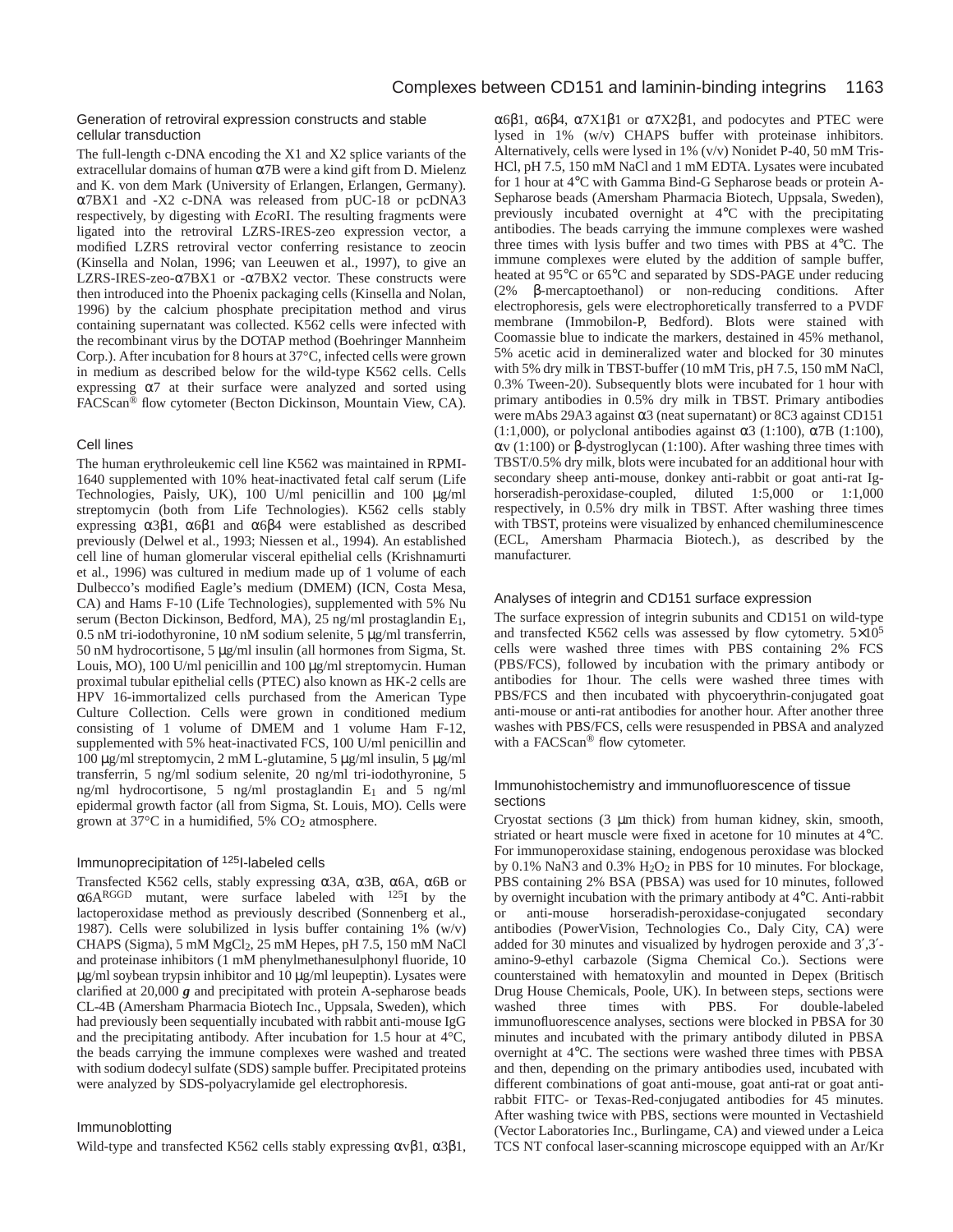laser (Leica Microystems, Heidelberg, Germany). Unless otherwise mentioned, both procedures were performed at room temperature.

#### **Results**

#### Co-distribution of CD151 and the various laminin receptors in human kidney, skin and different kinds of muscle

Interactions between tetraspanins and integrins have been defined in biochemical assays, but there is limited information on the associations of these proteins in tissues. The tetraspanin CD151 has been shown to form tight complexes with  $α3β1$ (Yauch et al., 1998), but in addition it may also associate with other laminin-binding integrins (Fitter et al., 1999; Sincock et al., 1999; Sterk et al., 2001). To assess its distribution relative to that of laminin-binding integrins in vivo, we determined the expression in tissues that express different laminin binding integrins; kidney (glomeruli: α3β1; tubuli: α6β1), skin (α3β1 and  $\alpha$ 6 $\beta$ 4) and muscle ( $\alpha$ 7 $\beta$ 1). In these tissues the distribution of other tetraspanins and of the laminin receptors DG and LU was also assessed.

Analysis of kidney tissues by immunoperoxidase staining, using mAb P48, revealed strong expression of CD151 in glomeruli, at the basal surface of tubular epithelial cells and in vascular smooth muscle cells (Fig. 1A). Double immunofluorescence analysis revealed a striking colocalization with  $α3β1$  (Fig. 2A) and DG (Fig. 2B) within glomeruli in a predominant, continuous GBM-bound pattern. Along the GBM, DG was only partially co-distributed with  $\alpha$ 3 $\beta$ 1 (Fig. 2C), whereas LU was absent from the glomerulus but strongly expressed in the subendothelial matrix and along the basal side of the tubules, colocalized with α6β1 (Fig. 2D). Like CD9 and CD63, the LU molecule is also focally distributed throughout the cytoplasm of tubular epithelial cells (not shown). Transport of LU to the apical or basolateral side of polarized cells has been described before (El Nemer et al., 1999). This, together with the presence of LU at the site of cell-cell contacts between keratinocytes (see below), suggests that LU is not merely a laminin receptor but has other functions as well. The tetraspanins CD9 (not shown), CD63 (Fig. 2E) and CD81 (Fig. 2F) are present in glomerular cells but are not colocalized with

α3β1 along the GBM. Glomerular cells do not express CD53 or CD82, which however are present on a subset of the distal tubules together with CD9 and CD81, the latter being weakly expressed by all tubular cells (not shown).

Immunolocalization of CD151 in skin revealed strong reactivity at the basolateral surface of basal keratinocytes (Fig. 1B), where the integrins  $\alpha$ 3β1 and  $\alpha$ 6β4 are also concentrated (Sterk et al., 2000). Only very small amounts of DG are present at the dermo-epidermal junction, whereas LU is focally expressed on all basal keratinocyte surfaces (not shown). The tetraspanins CD9 and CD81 are not only present in the basal cell layer but also in the more superficial epidermal cell layers. They are absent from the dermo-epidermal junction but are concentrated at inter-keratinocytic contacts (not shown). CD63 is only expressed by melanocytes present between the basal keratinocytes (not shown).

Skeletal, cardiac and smooth muscle cells all express CD151 at their plasma membrane (Fig. 1C, Fig. 9A-C). Additionally, CD151 is present at the costamers in skeletal and cardiac muscle and the intercalated discs in the heart. In these cells, it is colocalized with α7Bβ1 (Fig. 3A,C) and DG (not shown). Besides CD151, smooth muscle cells express the tetraspanins CD9 and CD81 and some CD53 and CD82 (not shown). Small amounts of CD63 and CD81 are present at the sarcolemma of skeletal and heart muscle and at the intercalated discs. LU is not expressed in myocytes (not shown). In peripheral nerves, also present in the smooth muscle sections,  $\alpha 6\beta 4$ ,  $\alpha 7\beta 1$ , LU, CD9, CD63, CD81 and CD151 are all localized at the endoand perineurium (not shown). In summary, CD151 is extensively colocalized with various laminin receptors, both integrins and non-integrins, at sites of cell-matrix interactions.

#### α3 and α6 are coprecipitated with CD151

To determine whether CD151 is also able to associate with the integrin  $\alpha$ 3 and  $\alpha$ 6 subunits, K562 cells stably transfected with α3 or α6 were 125I-surface-labeled and lysed in 1% CHAPS. As shown in Fig. 4, antibodies against  $\alpha$ 3 precipitated  $\alpha$ 3 $\beta$ 1 and antibodies against  $\alpha$ 6,  $\alpha$ 6β1 from lysates of  $\alpha$ 3- and  $\alpha$ 6 transfected K562 cells, respectively. The transfected integrins were also present in precipitates prepared with antibodies



**Fig. 1.** Immunohistochemical distribution of CD151 in kidney, skin and heart. Cryostat sections of human kidney (A), skin (B) and heart tissue (C) were stained by immunoperoxidase reaction with anti-CD151 (P48). Intense staining is seen in the glomeruli and the epithelia of kidney tubules (A), keratinocytes of the skin (B) and in vascular smooth (A,B) and cardiac muscle cells (C). Note that CD151 is localized on the basolateral surface of epithelia and at the sarcolemma of cardiac myocytes. It is also detected at costameres and intercalated discs (ID). v, vessel. Bars, 50 (A), 100 (B) and 10 µm (C).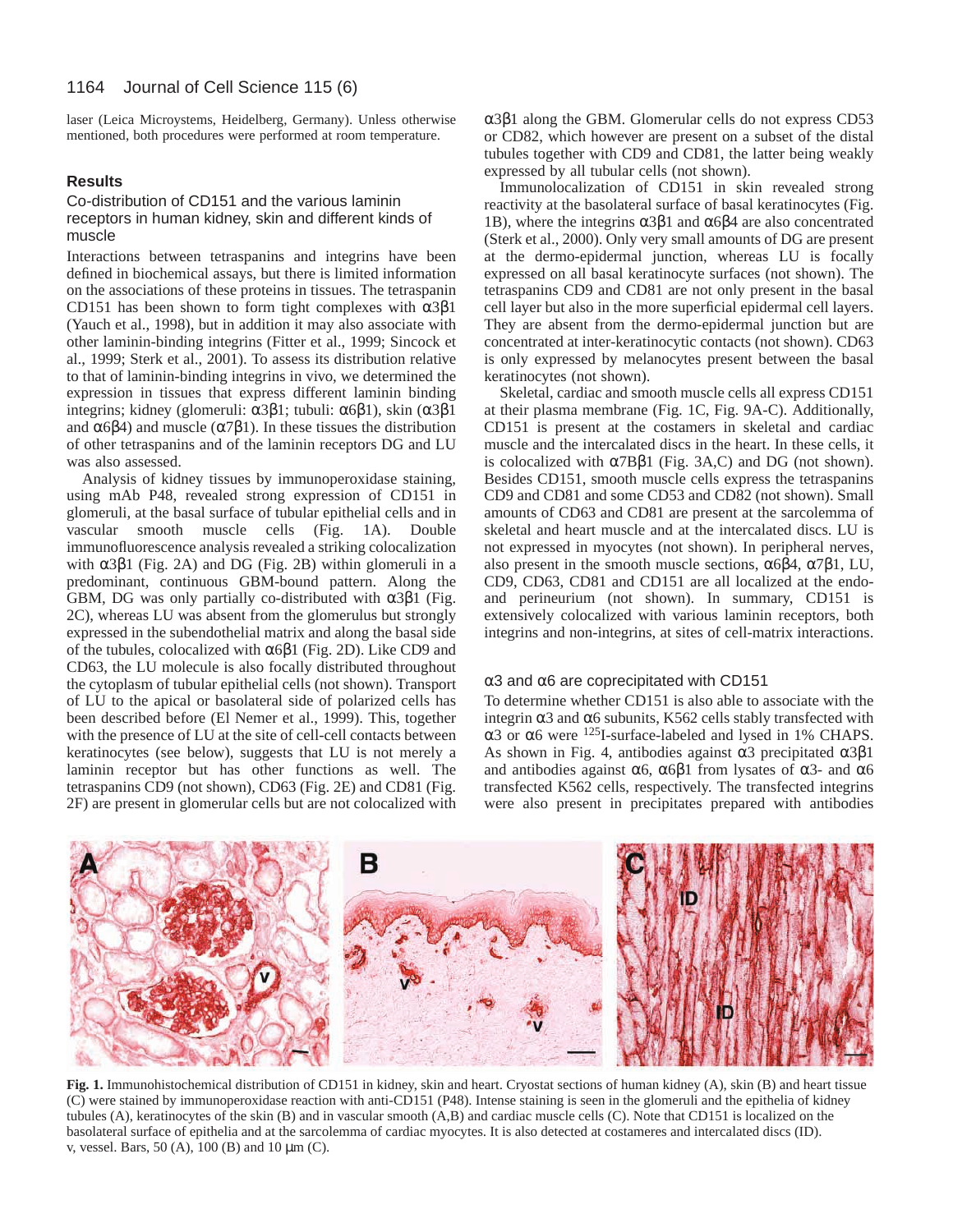## Complexes between CD151 and laminin-binding integrins 1165

**Fig. 2.** Colocalization of CD151 with laminin receptors α3β1 and dystroglycan in the glomerulus and with  $\alpha 6\beta 1$ , dystroglycan and the Lutheran molecule in tubular epithelial cells. Cryostat sections of human kidney were processed for double immunofluorescence confocal microscopy using P48 against CD151 (A,B), polyclonal antibodies against α3 (A,C,E,F), polyclonal (AP83) and monoclonal antibodies against dystroglycan (DG) (B,C, respectively), LU4F2 against the Lutheran blood group molecule (LU) (D), GoH3 against α6 (D), 6H1 against CD63 (E) and M38 against CD81 (F). Composite images were generated by superimposition of the green and red signals, with areas of overlap appearing as yellow. In the glomerulus, CD151 is co-distributed with laminin-receptors α3β1 and DG but not with LU. The distribution pattern of α3β1 is mainly restricted to the GBM side, where it completely overlaps with that of CD151 and partly with that of DG. CD151 is also present in the cytoplasm of cells and at cell surfaces other than the GBM side. Although prominently present in the cytoplasm of glomerular cells, CD63 and CD81 show hardly any overlap with α3β1 at the GBM side. In tubular epithelial cells, CD151 is colocalized with  $\alpha$ 6 $\beta$ 1, DG (arrow) and LU. CD81 is only present at a low level, and CD63 is mainly present throughout the cytoplasm. Note the prominent staining with anti-LU in the subendothelial matrix and with  $\alpha$ 6 $\beta$ 1 present on the endothelial lining. Bar,  $10 \mu m$ .

against CD63, CD81 and CD151. However, although large amounts of  $\alpha$ 3β1 and  $\alpha$ 6β1 were coprecipitated with CD151, only small amounts were coprecipitated with CD63 or CD81. This difference is not due to differences in the level of expression of the proteins, as all three tetraspanins proved to be present at substantial levels in K562 cells, as shown by FACS analysis (Yauch et al., 1998) (L.M.T.H. and A.S., unpublished). Rather, it is the result of the high stoichiometric binding of CD151 to the laminin-binding integrins, which indicates the unique and specific role of CD151 in the formation of these stable complexes. Furthermore, immunoprecipitates of CD63 and CD151 from the two transfected K562 cell lines, contained a protein of the size of CD81 (23 kDa). Because it is known

that tetraspanins can interact with other tetraspanins, we suspect that CD81 is coprecipitated because it is associated with CD63 and CD151, and not, as in the case of CD151, with integrins. CD63, which migrates as a smear between 45-60 kDa on gels, could not be detected in the various



immunoprecipitations, probably because it is labeled only poorly with  $125$  I. As anticipated, similar amounts of the  $\alpha$ 3 and α6 subunits were coprecipitated with CD151 from lysates of K562 cells transfected with the cytoplasmic A or B variants of α3 or α6 (not shown). Thus, the formation of CD151-α3β1 or

**Fig. 3.** Colocalization of CD151 with the laminin receptor  $\alpha$ 7β1 in smooth and skeletal muscle. Cryostat sections of human smooth and striated muscle were processed for double immunofluorescence confocal microscopy using P48 against CD151 (A) and polyclonal antibodies against  $\alpha$ 7B (B). The composite image (C) was generated by superimposition of the green and red signals, with areas of overlap appearing as



yellow. The distribution pattern of CD151 and α7B completely overlap both at the sarcolemma of striated skeletal muscle (lower half) and on smooth muscle cells present in vessel walls (upper half). Note the prominent presence of CD151 in endothelial cells and the small amounts of CD151 in the stroma. Bar,  $10 \mu m$ .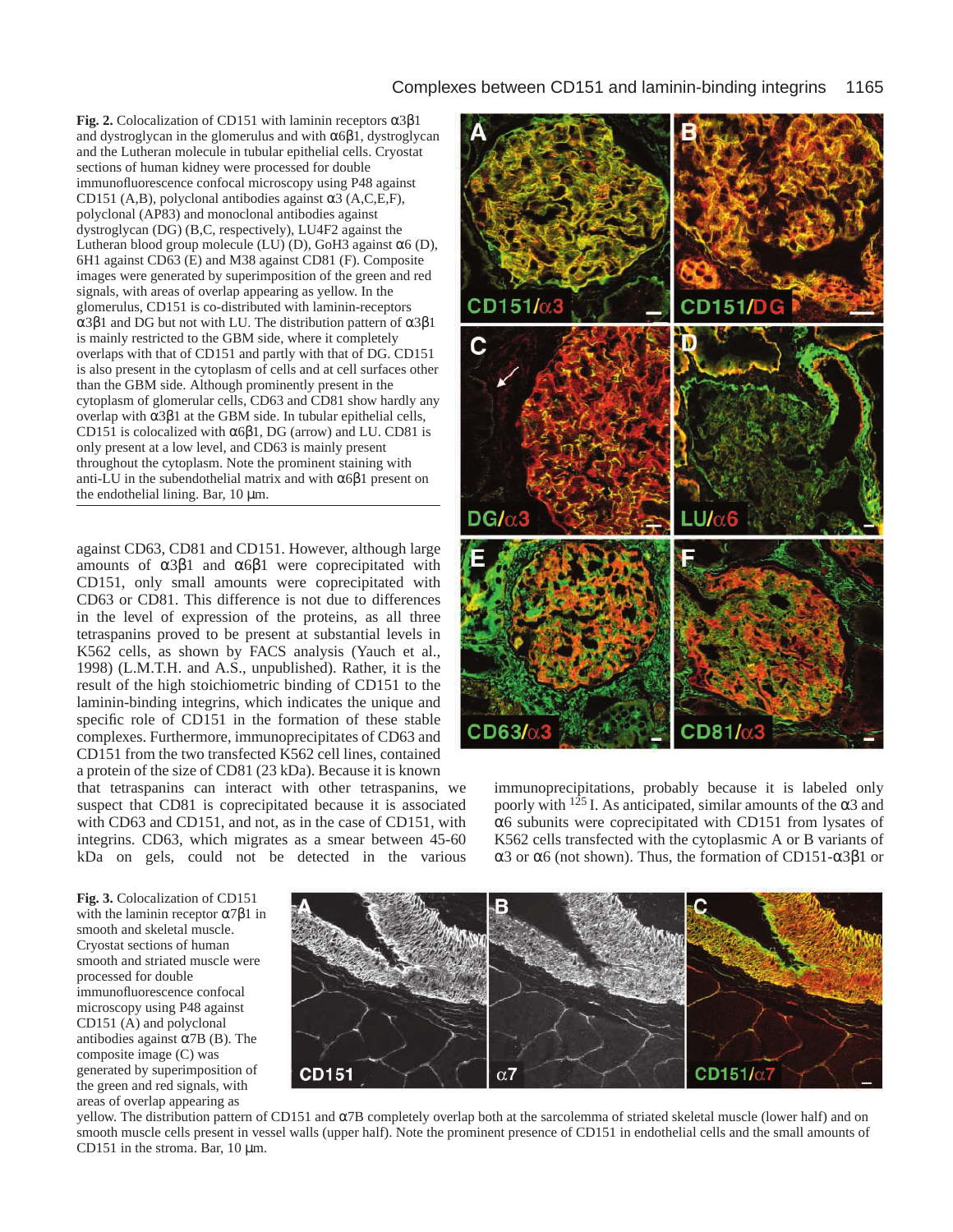**Fig. 4.** Association of CD151 with  $\alpha$ 3β1 and  $\alpha$ 6β1 in transfected K562 cells. Transfected K562 cells stably expressing  $\alpha$ 3β1 or  $\alpha$ 6β1 were <sup>125</sup>I-surface-labeled, extracted with 1% CHAPS and lysates were subjected to immunoprecipitation with antibodies. Antibodies used were the anti-integrin antibodies J143 against the α3- and J8H against the α6 subunit and the antitetraspanin antibodies MEM62 against CD9, MEM53 against CD53, 6H1 against CD63, M38 against CD81, C33 against CD82 and 5C11 against CD151. Both α3β1 and  $\alpha$ 6 $\beta$ 1 are present in immunoprecipitates prepared with antibodies against CD63, CD81 and CD151. However, the amount of integrin that is coprecipitated with CD151 is much greater than with the other tetraspanins, reflecting the stability and selectivity of the CD151-integrin binding. The formation of multimolecular complexes is reflected by the additional presence of CD81 (TM4) precipitated by antibodies against CD63 and CD151.



K562 /  $\alpha$ 3A

K562 / α6A

CD151-α6β1 complexes is not influenced by the nature of the splice variants in the integrin molecules.

#### CD151 stably associates with the two extracellular variants (X1 and X2) of  $\alpha$ 7B

Association of CD151 with either splice variant of the



**Fig. 5.** CD151 is strongly associated with both splice variants (X1 and X2) of α7Bβ1 in transfected K562 cells. K562 cells stably expressing the  $\alpha$ 7 $\beta$ 1 extracellular splice variant X1 or X2 were lysed in 1% CHAPS (C) or 1% Nonidet P-40 (N). Lysates were subjected to immunoprecipitation with mAb P48 against CD151 (upper panel) or with polyclonal antibodies against  $\alpha$ 7B (lower panel). The presence of α7B or CD151 in the immune complexes was detected by immunoblotting with anti-α7B or anti-CD151 (mAb 8C3) antibodies. No immunoreactive bands corresponding to  $\alpha$ 7B were detected in control (ctrl) immunoprecipitates (upper panel). As a further control (ctrl), the presence of CD151 in total lysates is shown (lower panel). Note that  $\alpha$ 7B is coprecipitated with CD151 and vice versa, and that this is independent of the extracellular splice variant or the lysis buffer used.

extracellular domain X1 or X2 of the laminin receptor  $\alpha$ 7 $\beta$ 1 was investigated in coimmunoprecipitation experiments; the strength of the interaction was also tested by using different lysis buffers. CHAPS is considered to be a mild detergent in which weak interactions between different molecules are not disrupted, whereas Nonidet P-40 is more stringent leaving only stable complexes intact. As shown in Fig. 5 (upper panel),  $\alpha$ 7 is coprecipitated with CD151 from K562 cells stably expressing either the X1 or X2 splice variant, and vice versa CD151 is co-precipitated with  $\alpha$ 7 (lower panel). The  $\alpha$ 7 subunit and CD151 were precipitated in comparable amounts irrespective of the lysis buffer used. Thus, CD151 not only associates with the  $\alpha$ 3 $\beta$ 1 and  $\alpha$ 6 $\beta$ 1 integrins but also with α7β1, the strength of this interaction being comparable with that with  $α3β1$ .

#### No influence of extracellular cleavage from the integrin  $\alpha$ subunit on CD151 binding

The extracellular domain of the integrin  $\alpha$ 3,  $\alpha$ 6 and  $\alpha$ 7 subunits is cleaved during biosynthesis into a heavy and a light chain. This has been shown to be required for proper insideout signaling by  $α6β1$  in K562 cells but has no influence on ligand binding (Delwel et al., 1996). When the RKKR sequence (amino acids 876-879) is mutated to RGGR, cleavage into a heavy and a light chain cannot occur. For the formation of stable complexes of tetraspanins and integrins, their extracellular domains are essential (Yauch et al., 2000). To determine whether cleavage influences the binding of integrins to CD151, K562 cells were transfected with the  $\alpha$ 6ARGGRmutant (uncleaved). Cells were 125I-surface-labeled, lysed in 1% CHAPS and the lysates precipitated with antibodies against α5, α6, β1, CD81 or CD151. As shown in Fig. 6, α6β1 could be precipitated by antibodies against  $\alpha$ 6 or  $\beta$ 1 as well as by antibodies against CD81 or CD151. Consistent with previous results (Fig. 4), the amount of α6 precipitated by anti-CD81 is much smaller than that precipitated by anti-CD151. The  $\alpha$ 5 $\beta$ 1 integrin that is endogenously present on K562 cells is only precipitated by antibodies against  $\alpha$ 5 or  $\beta$ 1, not by antibodies against either of the two tetraspanins, CD81 or CD151.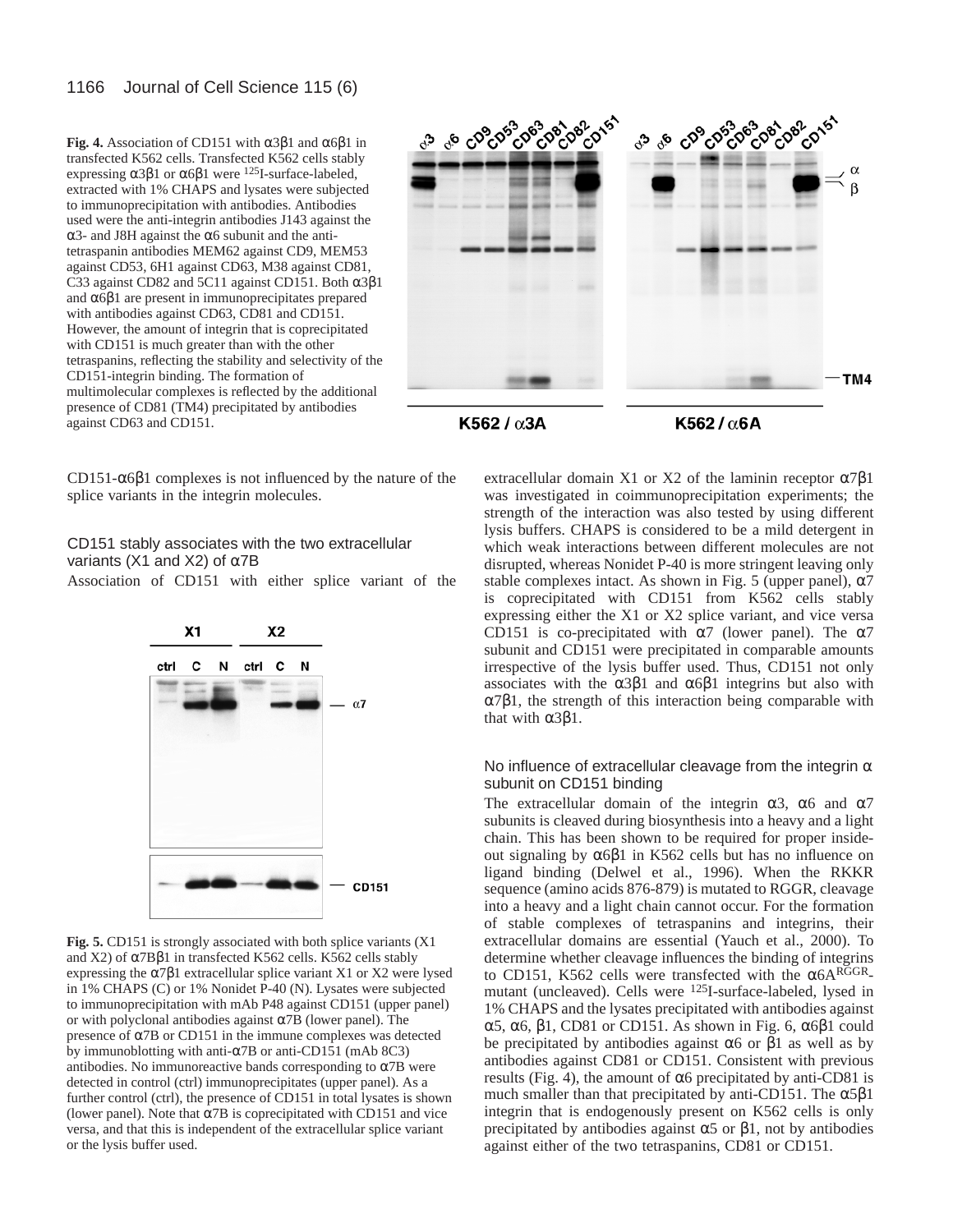#### Complexes between CD151 and laminin-binding integrins 1167



**Fig. 6.** The absence of cleavage of the integrin  $\alpha$ 6 subunit on the association with CD151 in transfected K562 cells has no effect. Transfected K562 cells, stably expressing α6ARGGRβ1 (uncleaved α6A), were 125I-surface-labeled, lysed in 1% CHAPS and immunoprecipitated with anti-integrin subunit or anti-tetraspanin antibodies. Antibodies used for immunoprecipitation were J8H directed against  $α6$ , Sam-1 against  $α5$ , TS2/16 against β1, M38 against CD81 and 5C11 against CD151. Note that  $\alpha$ 6ARGGR $\beta$ 1 is coprecipitated with CD151 and to a lesser extent with CD81. The integrin α5β1 is not coprecipitated with tetraspanins; the typical smear around 150 kDa representing  $\alpha$ 5 is not detected in the precipitates obtained with antibodies against these molecules.

#### Availability of the CD151 epitope recognized by antibody TS151R in vitro and in vivo

TS151R is a monoclonal antibody directed against an epitope on CD151 that is located at the binding site for  $\alpha$ 3, whereas P48 recognizes an epitope outside this binding site (Serru et al., 1999; Yauch et al., 2000). To investigate whether the CD151 epitope recognized by TS151R is also involved in the binding to  $\alpha$ 7 $\beta$ 1, lysates of K562 cells stably expressing the integrin  $α7β1$  were subjected to immunoprecipitation with mAb TS151R, and the presence of  $\alpha$ 7 was tested by immunoblotting. Immunoprecipitations prepared from lysates of K562 cells that were transfected with cDNAs encoding the α3- or αv-subunits served as positive and negative controls, respectively. As shown in Fig. 7, the  $\alpha$ 3 and  $\alpha$ 7 integrins were only precipitated by P48 and not by TS151R. The  $\alpha v \beta 1$ integrin was not precipitated by either of the antibodies. Thus,

**Table 1. Differences in the recognition of CD151 by P48 compared to TS151R**

|  |                | Laminin-binding      | Reactivity with antibody |               |  |
|--|----------------|----------------------|--------------------------|---------------|--|
|  | <b>Tissue</b>  | integrin             | P48                      | <b>TS151R</b> |  |
|  | Kidney         |                      |                          |               |  |
|  | Glomerulus     | $\alpha$ 3 $\beta$ 1 | $+++$                    | 土             |  |
|  | <b>Tubules</b> | $\alpha$ 681         | $++$                     | $++$          |  |
|  | Skin           | $\alpha$ 3 $\beta$ 1 | $+++$                    |               |  |
|  |                | $\alpha$ 6 $\beta$ 4 | $+++$                    | 土             |  |
|  | Muscle         |                      |                          |               |  |
|  | Smooth         | $\alpha$ 7 $\beta$ 1 | $+++$                    | $+++$         |  |
|  | Striated       | $\alpha$ 7 $\beta$ 1 | $++$                     |               |  |
|  | Heart          | $\alpha$ 7 $\beta$ 1 | $+++$                    | 土             |  |
|  |                |                      |                          |               |  |

Reactivity of various tissues with CD151-specific antibodies; +++, very strong staining; ++, strong staining; ±, weak staining; –, no staining.



**Fig. 7.** Monoclonal antibody TS151R does not recognize CD151 when it is bound to  $\alpha$ 3β1 or  $\alpha$ 7β1. Transfected K562 cells stably expressing α3β1 (left), α7β1 (middle) or αvβ1 (right) were lysed in 1% Nonidet P-40 and subjected to immunoprecipitation with the mAbs P48 or TS151R, followed by immunoblotting with the indicated polyclonal antibodies against  $\alpha$ 3,  $\alpha$ 7 or  $\alpha$ v. Immunoblot analysis of the lysates (LY) show the level of expression of each integrin.

the TS151R epitope is not only masked when CD151 is associated with  $\alpha$ 3β1 but also when it is bound to  $\alpha$ 7β1.

Next we compared the distribution of the CD151 epitope recognized by TS151R with that by P48 (Table 1). Kidney sections incubated with TS151R (Fig. 8A,C) show hardly any fluorescent staining in the glomerular cells that express  $\alpha 3\beta 1$ (Fig. 8B,C), whereas in the tubuli expressing  $\alpha$ 6 $\beta$ 1, staining is comparable to that of mAb P48. In the skin, where CD151 is not only associated with  $\alpha$ 3β1 but also with  $\alpha$ 6β4 (Fig. 8E,F,H,I), the staining by TS151R (Fig. 8G,I) is weak compared with that by mAb P48 (Fig. 8D,F). Staining of the different muscle tissues expressing  $\alpha$ 7 $\beta$ 1 varied: all three muscle tissues were strongly stained by P48 (Fig. 1C, Fig. 9A,B), smooth muscle cells were also strongly stained by TS151R (Fig. 9C), cardiomyocytes only weakly at the intercalated discs (Fig. 8J,L), and striated muscle cells were not stained at all by this antibody (Fig. 9D). Staining of cardiomyocytes for  $\alpha$ 7 expression is shown in Fig. 8K,L. For further comparison and the possible recognition of CD151 epitopes involved in the binding of integrins, all the above tissues were incubated with a panel of other antibodies against CD151. This resulted in staining patterns comparable to those produced by P48 (not shown). Thus, binding of CD151 to laminin-binding integrins leads to masking of the TS151R epitope in many, but not all, types of cells in vivo.

#### Level of CD151 cell surface expression is integrin dependent

Previously it has been shown that expression of  $\alpha$ 3 $\beta$ 1 in K562 cells results in an increase in the surface expression of CD151 (Yauch et al., 1998). To determine whether this ability of  $\alpha 3\beta 1$ to induce CD151 expression is a general property of lamininbinding integrins, the surface expression of CD151 was assessed by flow cytometry (FACScan) of transfected K562 cells stained with mAb P48. As shown in Fig. 10, the expression of transfected αv had little or no effect on the expression of CD151. However, expression of  $α3β1$ ,  $α6β1$ , α6β4, α7X1β1 or α7X2β1 in K562 cells increased the expression of CD151 three- to sixfold. Staining of the cells with TS151R revealed that the CD151 epitope, which is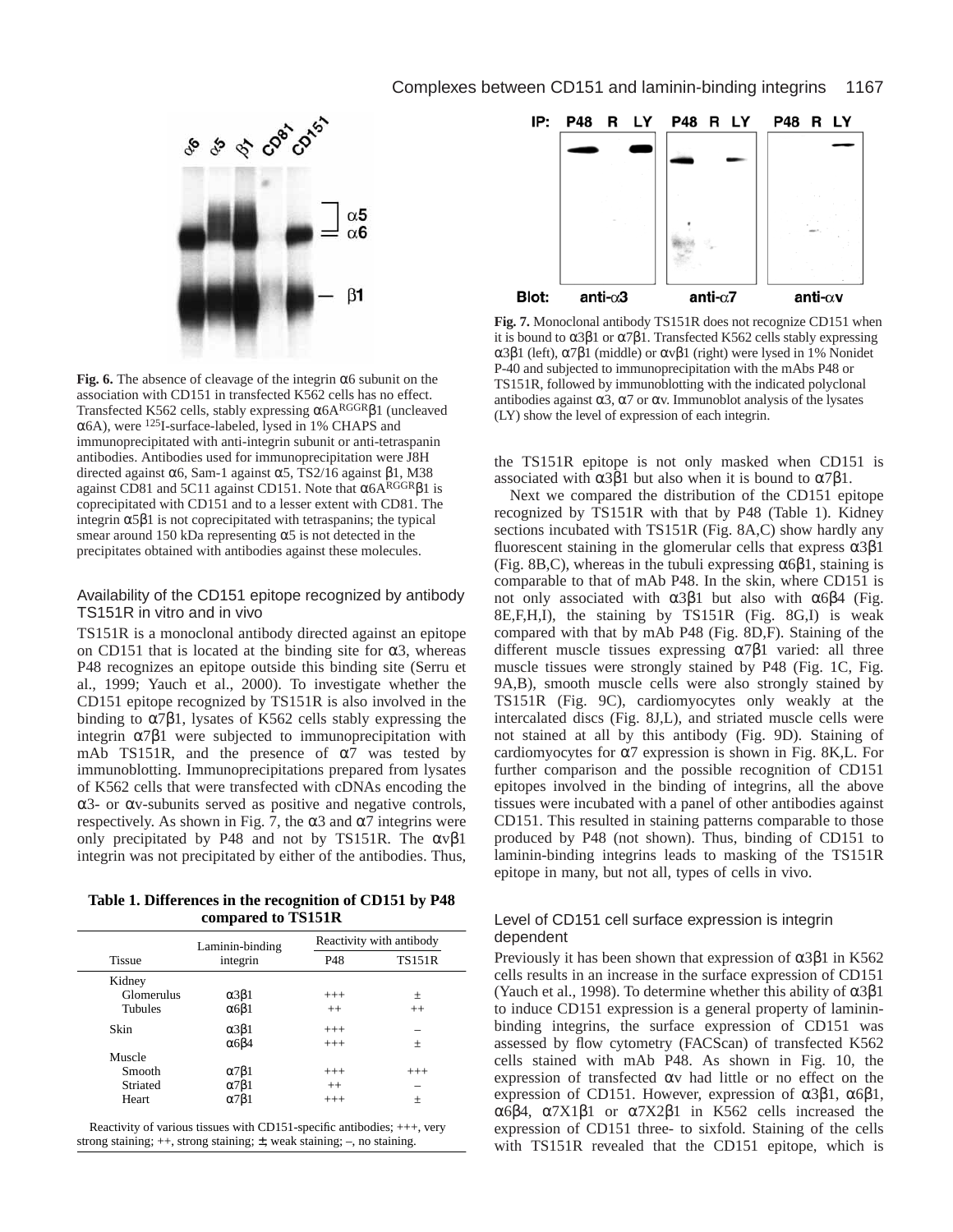#### 1168 Journal of Cell Science 115 (6)

**Fig. 8.** Reactivity of CD151 with antibody TS151R is cell type specific. Cryostat sections of human kidney, skin and heart muscle were processed for double immunofluorescence confocal microscopy using TS151R  $(A,G,J)$  and P48 (D) against CD151, GoH3 against  $\alpha$ 6 (E), 439-9B against β4 (H) and polyclonal antibodies against  $\alpha$ 3 (B) or  $\alpha$ 7 (K). The composite images (C,F,I, L) were generated by superimposition of the green and red signals, with areas of overlap appearing as yellow. TS151R against CD151 reacts with CD151 in tubular epithelial cells but hardly reacts in glomerular cells (A-C), keratinocytes (G-I) and cardiomyocytes (J-L). P48 against CD151 is used in the skin for comparison and shows a prominent staining especially at the dermo-epidermal junction (D-F). Bar, 10 µm.

recognized by this antibody, is masked, and it is not dependent on the type of laminin-binding integrin that the K562 cells were transfected with. These results are consistent with the results of the above biochemical study showing that the TS151R epitope is not expressed on K562 cells expressing different laminin-binding integrins. However, also no CD151 was detected with TS151R on untransfected K562 cells. We therefore cannot exclude non-reactivity of this antibody in fluorescence studies, because of low affinity when the number of available epitopes is restricted. Furthermore, the results indicate that the surface levels of CD151 on cells are strongly influenced by the expression of the laminin-binding integrins.

#### Lack of complex formation between CD151 and the Lutheran molecule or dystroglycan

The colocalization of CD151 with the different kinds of laminin receptors, DG, LU and

integrins, may suggest a role for CD151 in linking these three kinds of laminin receptors to each other. To investigate whether CD151, DG and LU are not only colocalized but also complexed, cultured human podocytes and proximal tubular epithelial cells (PTEC) were used for immunoprecipitation studies (Fig. 11). FACS analysis showed that both cell lines express α3β1, CD151, DG

**Fig. 9.** Immunohistochemical staining of smooth and striated muscle tissue with P48 and TS151R against CD151. Cryostat sections of human smooth (A,C) and striated muscle (B,D) were stained by immunoperoxidase reaction with P48 (A,C) or TS151R (B,D). Both types of muscle cells were strongly stained by P48. Intense staining of CD151 by TS151R was only seen in smooth muscle cells, no staining is found in skeletal muscle. n, nerve; v, vessel. Bar, 10 µm.



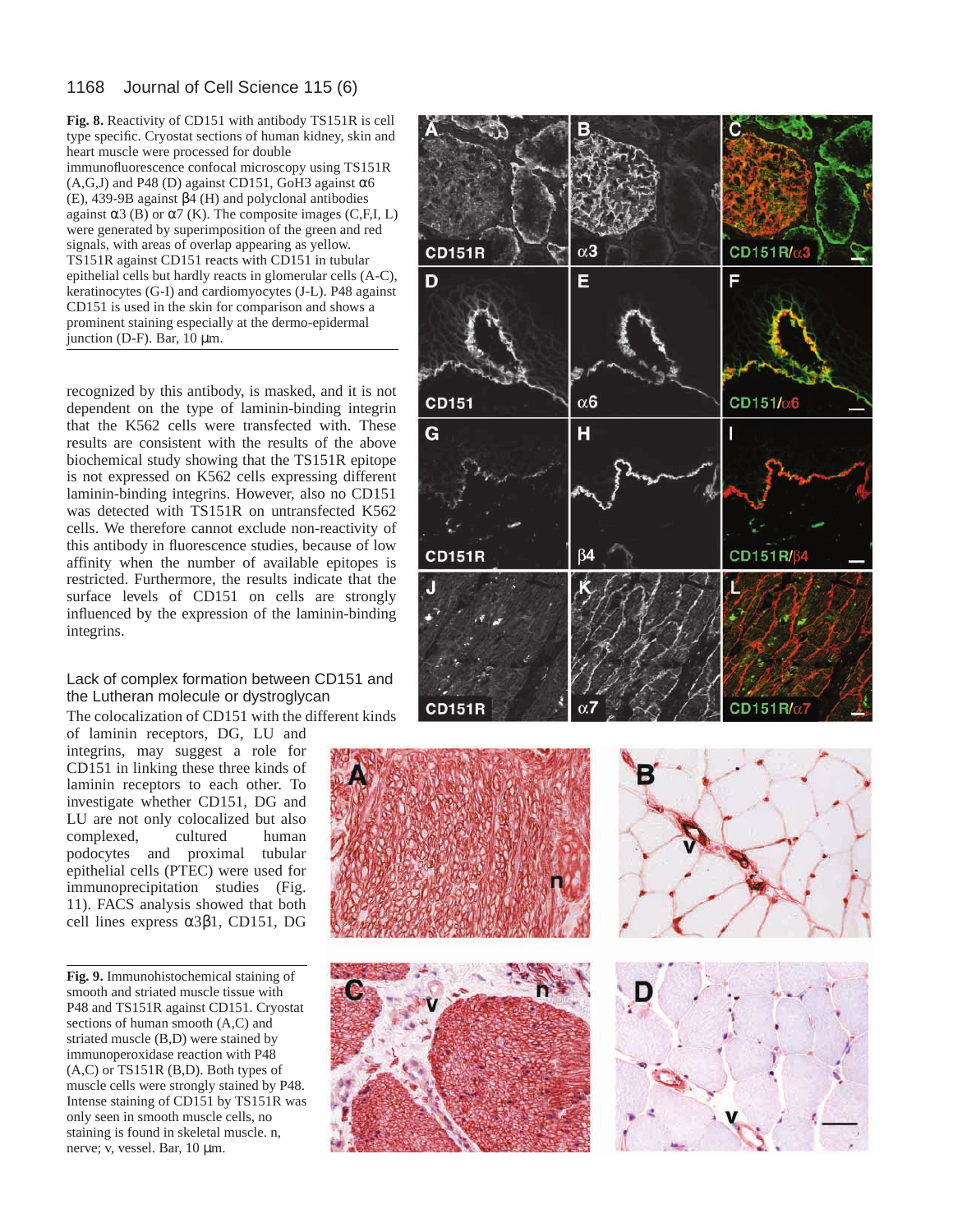and LU, although LU is only weakly expressed by podocytes. These expression profiles correspond with those of podocytes and PTECs in vivo. Lysates from cells prepared with 1% CHAPS were incubated with antibodies against α3, CD151, LU or β-DG. Subsequently the presence of α3 (light chain, 30 kDa) or β-DG (43 kDa) in the precipitates was assessed by immunoblotting using specific antibodies. Protein bands corresponding to  $\alpha$ 3 could be detected on the immunoblots of the immunoprecipitates containing α3β1 or CD151 from both cell lysates (left panels). LU or DG could not be coprecipitated with  $\alpha$ 3β1 with any of the cell lysates. P48 against CD151 and antibodies against  $\alpha$ 3 or LU did not coprecipitate DG (right panels) either. This demonstrates that in the tested cell lines, CD151 bound to the laminin-binding integrins does not associate with the other laminin receptors LU or DG and therefore cannot serve as a link between them.

#### **Discussion**

In a former study we have shown that CD151 is associated with  $\alpha 3\beta 1$  and  $\alpha 6\beta 4$  in the basal keratinocyte layer of the skin and in hemidesmosomes (Sterk et al., 2000). Now we have investigated the association of CD151 with various laminin receptors in kidney, skin and muscle tissues selected for the laminin-binding integrins they express.

As indicated by this study, there are different distribution patterns of CD151. In the first pattern most of the CD151 is colocalized with the laminin-binding integrins present and thus is mainly expressed at the site of cell-matrix interactions where there is a basement membrane

**Fig. 10.** Expression of laminin-binding integrins on transfected K562 cells increases CD151 cell surface expression. Flow cytometric analysis of wild-type K562 cells endogenously expressing  $\alpha$ 5 $\beta$ 1 and transfected K562 also expressing αvβ1, α3β1, α6β1, α6β4, α7X1β1 or α7X2β1. Solid lines in the left panels indicate staining with anti-integrin antibodies: anti-α5 mAb Sam-1 (K562 cells), anti-αv mAb 13C2 (K562- $\alpha$ v), anti- $\alpha$ 3 mAb J143 (K562- $\alpha$ 3), anti- $\alpha$ 6 mAb GoH3 (K562-α6), anti-β4 mAb 439-9B (K562 α6β4) and anti-α7 mAb CA25 (K562-α7BX1 and K562-α7BX2). Staining of cells with anti-CD151 antibodies is shown in the right panels. Solid lines represent staining of cells with mAb TS151R and broken lines with mAb P48. A negative control (dotted line) with secondary goat anti-mouse or rat IgG alone is shown in each panel. R represents the ratio of the mean fluorescence intensity of cells stained with mAb P48 and with secondary antibody alone. A three- to sixfold increase of CD151 expression is observed in transfected cells that ectopically express lamininbinding integrins. The TS151R epitope is masked in all cells expressing one of the laminin-binding integrins.

$$
K562\textrm{-}\alpha5
$$



K562-α3

K562-α6

K562-αv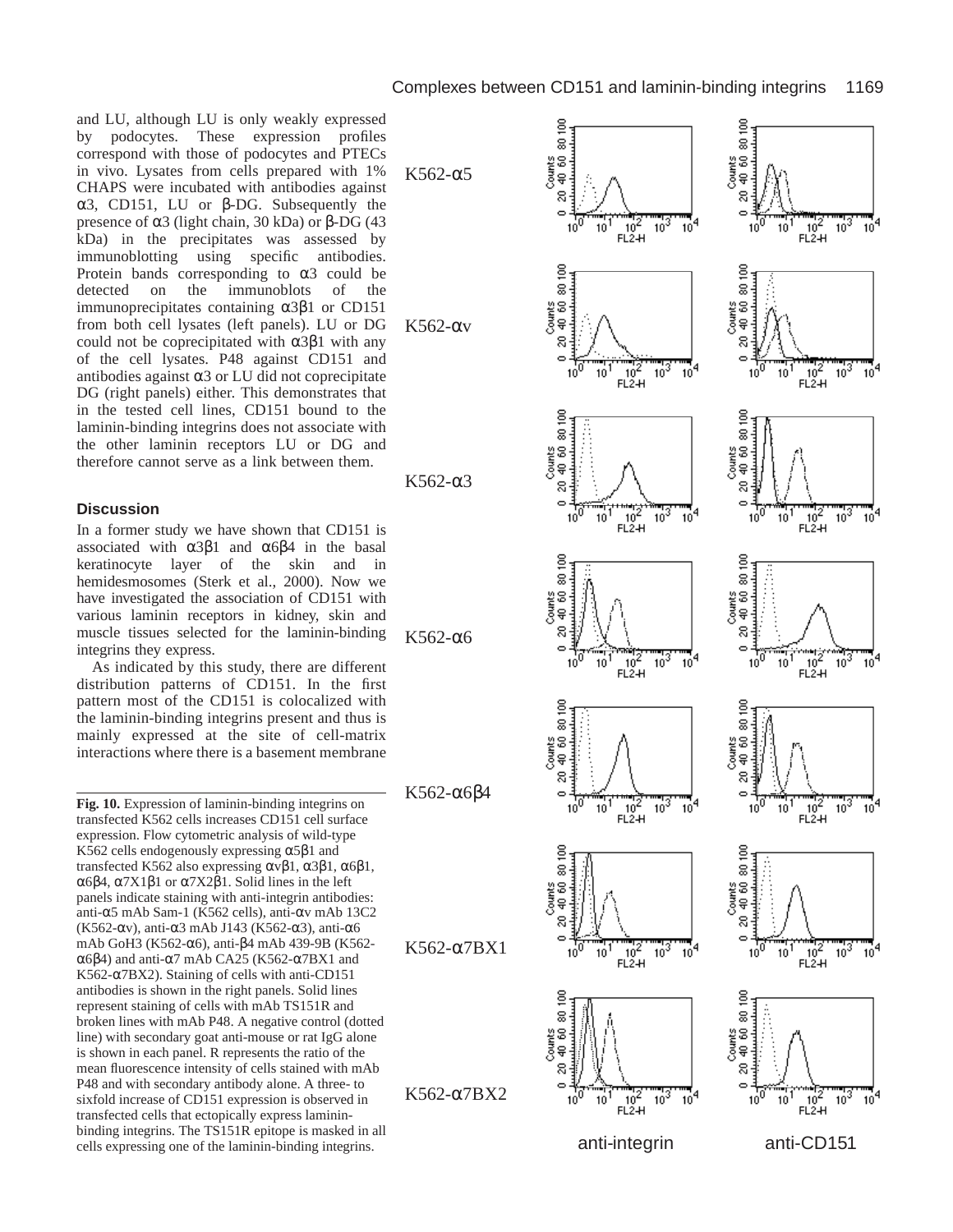

**Fig. 11.** No complexes are formed between dystroglycan or the Lutheran blood group molecule and CD151-α3β1 complexes in human podocytes and proximal tubular epithelial cells in culture. Human podocytes (upper panels) and proximal tubular epithelial cells (PTEC) (lower panels) expressing the laminin receptors  $\alpha 3\beta 1$ , dystroglycan (DG) and Lutheran blood group antigens (LU) were lysed in 1% CHAPS and precipitated with polyclonal antibodies against α3 or DG (AP83) and mAbs against CD151 (P48) or LU (LU4F2). The immunoprecipitates were analyzed by immunoblotting for the presence of  $\alpha$ 3 and DG using specific antibodies. Note that DG is not coprecipitated with  $\alpha$ 3 $\beta$ 1 or CD151 and that  $\alpha$ 3 $\beta$ 1 is not seen in the precipitates obtained by antibodies against LU or DG. α3L, α3 light chain; β-DG, β-dystroglycan.

containing at least one laminin isoform (Miner et al., 1997; Aumailley and Rouselle, 1999). Thus, in glomerular cells, CD151 and  $α3β1$  are colocalized at the GBM side of cells. In renal tubular epithelial cells, CD151 and  $\alpha$ 6 $\beta$ 1 are concentrated at the tubular basement membrane, and in skin CD151 and  $α3β1$  and  $α6β4$  are present at the dermoepidermal junction. Finally in myocytes, CD151 together with  $\alpha$ 7 $\beta$ 1 is expressed at the sarcolemma. The second pattern is seen in cells such as endothelial and most hematopoietic cells in which the amount of laminin-binding integrins is limited. As shown by others, these cells contain, in addition to a considerable pool of unbound CD151, CD151 that is weakly associated with  $\alpha 5\beta 1$  and other surface molecules (Hasegawa et al., 1998; Fitter et al., 1999; Sincock et al., 1999). The third distribution pattern is seen in fibroblasts (stromal cells) and K562 cells, which contain CD151 but no laminin-binding integrins.

In addition to the previously reported association between CD151 and the laminin-binding integrins  $α3β1$ ,  $α6β1$  and α6β4, we demonstrate here that CD151 also interacts with α7β1. Like CD151-α3β1 complexes, CD151-α7β1 complexes remained intact after Nonidet P-40 lysis of transfected K562 cells, which classifies their interaction as level 1. Also using transfected K562 cells, it was shown that CD151-α6β1 and CD151-α6β4 (Sterk et al., 2000) interact at level 2, the interaction not being resistant to Nonidet P-40 treatment. A correlation between the presence of the laminin-binding integrins and CD151 expression was established by FACS analysis, which showed an increase of CD151 expressed at the

cell surface of K562 cells after transfection of either of the laminin-binding integrins.

#### CD151 does not link the different laminin receptors with each other

Two non-integrin receptors for laminin are DG and LU. DG was originally isolated from skeletal muscle as a component of the large oligomeric DGC, which amongst other proteins contains sarcospan and dystrophin (Durbeej and Campbell, 1999). The third type of laminin receptor is the molecule expressing the LU antigens, which is able to bind to the laminin  $\alpha$ 5 chain present in the subendothelial matrix (Parsons et al., 2001).

Our in vivo results show a considerable overlap in the distribution of these different types of laminin receptors. Hence, a tight regulation and precise coordination of the signaling mechanisms by the different receptors seems essential. An example of an interaction between the different laminin receptors is shown in glomerulogenesis, during which a switch occurs in expression of the laminin-binding integrins from  $\alpha$ 6 $\beta$ 1 to α3β1 simultaneously with a switch in the deposition of laminin isoforms, that is, from laminin-1 to laminin-11 (Sterk et al., 1998). Others have shown that the symptoms induced by the absence of dystrophin, which disturb the function of the laminin receptor DG, can be partly compensated by increasing the expression of α7β1 (Burkin et al., 2001). Moreover, myocytes of patients with Duchenne's disease lacking dystrophin and of dystrophin-deficient mice express an increased amount of α7β1 (Hodges et al., 1997). This indicates that when one laminin receptor is lacking, another laminin receptor can (partially) compensate for it. A protein present in the DGC that is homologous to tetraspanins is sarcospan (Crosbie et al., 1999). Although sarcospan is a component of the DGC and has a function in maintaining the integrity of muscle tissue, sarcospandeficient mice have only mild symptoms of muscular atrophy (Lebakken et al., 2000). Moreover, epithelial cells expressing DG do not contain sarcospan (Durbeej and Campbell, 1999). These data suggest that in sarcospan-deficient mice and epithelia expressing DG, other tetraspanins may compensate for the absence of sarcospan. We demonstrate that, except in the skin, in all tissues tested, DG, the laminin-binding integrins and CD151 are co-distributed. Furthermore, this study shows that CD151 is the only known tetraspanin in the glomerulus that is present at the side of the basement membrane, together with DG. Therefore and analogous to the sarcolemma, the sarcospan function in the glomerulus could be taken over by CD151, thereby connecting the integrin family with the DGC. However, despite their co-distribution, coimmunoprecipitation studies could not demonstrate a physical association between α3β1- CD151 complexes and DG or LU in two different cell lines obtained from the kidney, that is, human podocytes and proximal tubular epithelial cells.

#### Neither the variants of the extracellular or cytoplasmic domains of integrin  $\alpha$  subunits nor the cleavage of  $\alpha$ 6 affect binding of CD151 to integrins

The binding between tetraspanins and integrins is established via the extracellular domains of the tetraspanin and the integrin  $\alpha$  subunit (Yauch et al., 2000). Theoretically, splicing of the mRNA for the extracellular or cytoplasmic domains of integrin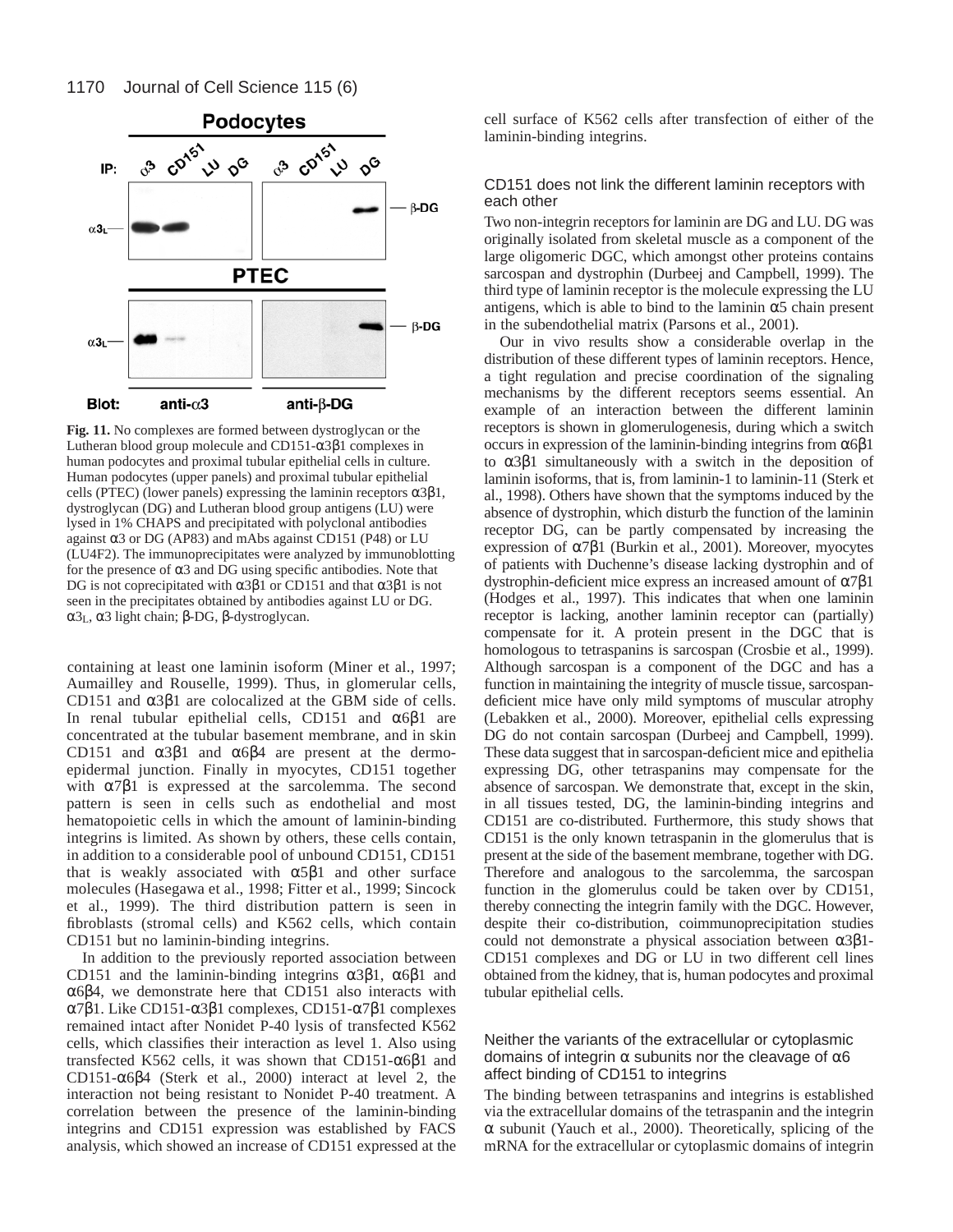subunits or maturation-induced cleavage of the  $\alpha$  chain could influence the association of tetraspanins with integrins and thereby alter integrin signaling. However, biochemically no such differences could be demonstrated for the cytoplasmic A and B variants of the integrin  $\alpha$ 3 and  $\alpha$ 6 subunits or for the extracellular variants X1 and X2 of  $\alpha$ 7. Furthermore, mutational changes in the extracellular domain of α6 preventing cleavage seemed to have no influence on the formation of a complex with CD151. This implies that switches of splice variants as described during development (Collo et al., 1993; Thorsteindóttir et al., 1995; Sterk et al., 1998) or cleavage of the  $\alpha$  subunit during maturation have no effect on CD151-integrin binding.

#### All laminin-binding integrins may bind to a single site on CD151

The reactivity of CD151 with TS151R and P48 in immunohistochemistry indicates that masking of the TS151R epitope detected in the biochemical experiments and FACS analysis also occurs in vivo. Glomerular cells expressing  $\alpha 3\beta 1$ , basal keratinocytes expressing α3β1and α6β4 and cardiac and skeletal muscle cells expressing  $\alpha$ 7 $\beta$ 1 either did not or only weakly react with TS151R, although these cell types were strongly stained by mAb P48. A likely interpretation of this finding is that in these tissues most if not all of the CD151 is bound to a laminin-binding integrin, leading to masking of the TS151R epitope. However, renal tubular and smooth muscle cells, which express  $\alpha 6\beta 1$  and  $\alpha 7\beta 1$ , respectively, were stained equally well by the two antibodies. The reason for this observation is not clear, but there are several explanations. First, the strength of the interaction between CD151 and integrins might be regulated from within the cell and/or by the microenvironment, by which the tightness of the binding may be influenced and thus the exposure of the TS151R epitope. Second, CD151 may not directly interact with one of the laminin-binding integrins but indirectly by forming a tetraspanin web with other molecules. In fact, different binding sites have recently been described on CD151 for tetraspanins and integrins (Berditchevski et al., 2001). Third, CD151, in addition to being complexed with a laminin-binding integrin, could also be bound to other cell surface molecules, as has been described for different tetraspanins and MHCII, DRAP27 and HB-EGF (Angelisova et al., 1994; Nakamura et al., 1995). This binding should, in that case, involve another part of the binding site than that which interacts with integrins. Fourth, in kidney sections from HIV patients, we found that the amount of CD151 reactive with TS151R is greatly increased in the glomeruli and comparable with that reactive with P48 (L.M.T.S., unpublished). This indicates that under certain pathophysiological conditions the TS151R epitope on CD151, which is normally complexed with  $\alpha 3\beta 1$ , becomes exposed. Finally, a difference in affinities of the two antibodies for CD151, as suggested by our FACS data, may have influenced their reactivity.

In summary, we demonstrate extensive co-distribution of various kinds of laminin receptors in different tissues. We confirm previous findings that CD151 binds to the lamininbinding integrins  $\alpha$ 3β1 and  $\alpha$ 6β1 and show for the first time that it also interacts with  $α7β1$ . CD151 does not bind to the laminin receptors DG or LU. Moreover, we show that variants

of the cytoplasmic or extracellular domains bind equally well to CD151 and that cleavage of the integrin  $\alpha$  subunits does not alter their binding. Studies with the mAb TS151R, which has previously been shown to recognize an epitope at the binding site of CD151 with  $\alpha$ 3 $\beta$ 1, indicate that the same site is involved in the binding to  $\alpha$ 7 $\beta$ 1 and possibly also to  $\alpha$ 6 $\beta$ 1 and  $\alpha$ 6 $\beta$ 4. The finding that in immunohistochemical studies few cells and tissues, irrespective of the laminin-binding integrins they express, reacted with TS151R, suggests that the strength of interaction of CD151 is subject to regulation either from within the cell and/or by the cell's environment.

We thank A. Pfauth and E. Noteboom for their assistance with the FACS analysis of cells. We also thank L. Oomen for advice on the use of the CLSM and E. Danen and P. Engelfriet for critical reading of the manuscript. We are grateful to many of our colleagues for providing us with antibody reagents and would especially like to thank D. Mielenz and K. von dem Mark for the full-length cDNAs for the α7BX1 and α7BX2 splice variants. This work was supported by a grant from the Dutch Kidney Foundation (C 96.1581).

#### **References**

- Angelisova, P., Hilgert, I. and Horejší, V. (1994). Association of four antigens of the tetraspans family (CD37, CD53, TAPA-1, and R2/C33) with MHC class II glycoproteins. *Immunogenetics* **39**, 249-256.
- **Ashman L. K., Fitter, S., Sincock, P. M., Nguyen, L. Y. and Cambareri, A. C.** (1997). CD151 (PETA-3) workshop summary report. In *Leukocyte typing VI. White cell differentiation antigens* (ed. T. Kishimoto, H. Kikutani, A. E. G. Kr. von dem Borne, S. M. Goyert, D. Y. Mason, M. Miyasaka, L. Moretta, K. Okumura, S. Shaw, T. A. Springer, K. Sugamura and H. Zola), pp. 681- 683. New York: Garland Publishing Inc.
- **Aumailley, M. and Rouselle, P.** (1999). Laminins of the dermo-epidermal junction. *Matrix Biol.* **18**, 19-28.
- **Berditchevski, F. and Odintsova, E.** (1999). Characterization of integrintetraspanin adhesion complexes: role of tetraspanins in integrin signaling. *J. Cell Biol.* **146**, 477-492.
- Berditchevski, F., Bazzoni, G. and Hemler, M. E. (1995). Specific association of CD63 with the VLA-3 and VLA-6 integrins. *J. Biol. Chem.* **270**, 17784-17790.
- **Berditchevski, F., Zutter, M. M. and Hemler, M. E.** (1996). Characterization of novel complexes on the cell surface between integrins and proteins with 4 transmembrane domains (TM4 proteins). *Mol. Biol. Cell* **7**, 193-207.
- **Berditchevski, F., Tolias, K. F., Wong, K., Carpenter, C. L. and Hemler M. E.** (1997). A novel link between integrins, transmembrane-4 superfamily proteins (CD63 and CD81), and phosphatidylinositol 4-kinase. *J. Biol. Chem.* **272**, 2595-2598.
- **Berditchevski, F., Gilbert, E., Griffths, M. R., Fitter, S., Ashman, L. and Jenner, S. J.** (2001). Analysis of the CD151-α3β1 integrin and CD151-<br>tetraspanin interactions by mutagenesis. *J. Biol. Chem.* **276**, 41165-41174.
- Burkin, D. J., Wallace, G. Q., Nicol, K. J., Kaufman, D. J. and Kaufman, **S. J.** (2001). Enhanced expression of the α7β1 integrin reduces muscular dystrophy and restores viability in dystrophic mice. *J. Cell Biol.* **152**, 1207- 1218.
- **Claas, C., Stipp, C. S. and Hemler, M. E.** (2001). Evaluation of prototype transmembrane 4 superfamily protein complexes and their relation to lipid rafts. *J. Biol. Chem.* **276**, 7974-7984.
- **Collo, G., Starr, L. and Quaranta, V.** (1993). A new isoform of the laminin receptor integrin α7β1 is developmentally regulated in skeletal muscle. *J. Biol. Chem.* **268**, 19019-19024.
- **Colognato, H. and Yurchenco, P. D.** (2000). Form and function: the laminin family of heterotrimers. *Dev. Dyn.* **218**, 213-234.
- **Crosbie, R. H., Lebakken, C. S., Holt, K. H., Venzke, D. P., Straub, V., Lee, J. C., Grady, R. M., Chamberlain, J. S., Sanes, J. R. and Campbell, K. P.** (1999). Membrane targeting and stabilization of sarcospan is mediated by the sarcoglycan subcomplex. *J. Cell Biol.* **145**, 153-165.
- **de Melker, A. A., Sterk, L. M., Delwel, G. O., Fles, D. L., Daams, H., Weening, J. J. and Sonnenberg, A.** (1997). The A and B variants of the α3 integrin subunit: tissue distribution and functional characterization. *Lab. Invest.* **76**, 547-563.
- **de Melker, A. A. and Sonnenberg, A.** (1999). Integrins: alternative splicing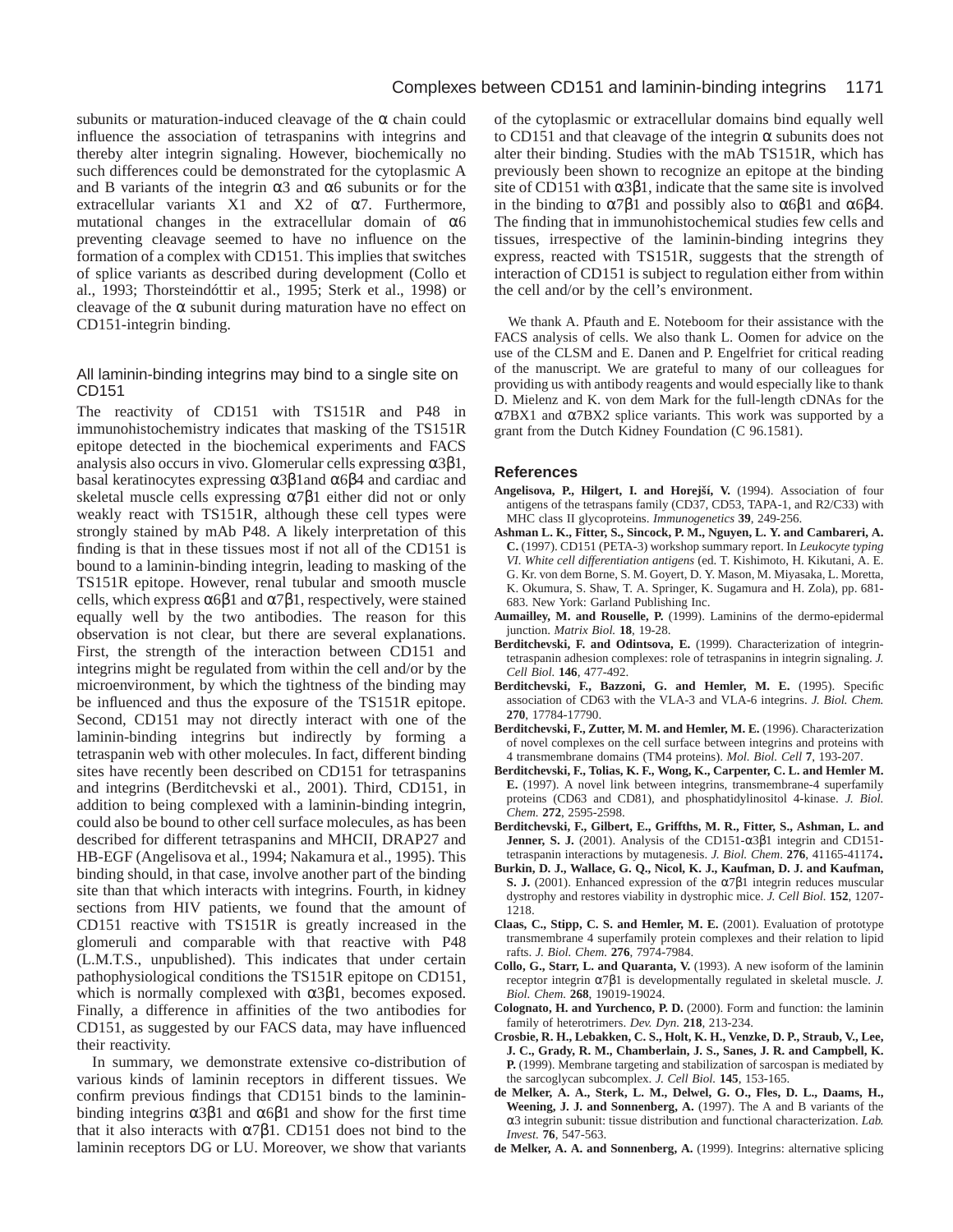as a mechanism to regulate ligand binding and integrin signaling events. *BioEssays* **21**, 499-509.

- **Defilippi, P., van Hinsbergh, A., Bertolotto, A., Rossino, P., Silengo, L. and Tarone, G.** (1991). Differential distribution and modulation of expression of α1β1 on human endothelial cells. *J. Cell Biol.* **114**, 855-863.
- **Delwel, G. O., Hogervorst, F., Kuikman, I., Paulsson, M., Timpl, R. and Sonnenberg, A.** (1993). Expression and function of the cytoplasmic variants of the integrin α6 subunit in transfected K562 cells. Activation-dependent adhesion and interaction with isoforms of laminin. *J. Biol. Chem.* **268**, 25865-25875.
- Delwel, G. O., Hogervorst, F. and Sonnenberg, A. (1996). Cleavage of the α6A subunit is essential for activation of the α6β1 integrin by phorbol 12 myristate 13-acetate. *J. Biol. Chem.* **271**, 7293-7296.
- **DiPersio, C. M., Shah, S. and Hynes, R. O.** (1995). α3Aβ1 integrin localizes to focal contacts in response to diverse extracellular matrix proteins. *J. Cell Sci*. **108**, 2321-2336.
- **Durbeej, M. and Campbell, K. P.** (1999). Biochemical characterization of the epithelial dystroglycan complex. *J. Biol. Chem.* **274**, 26609-26616.
- **El Nemer, W., Gane, P., Colin, Y., Bony, V., Rahuel, C., Galacteros, F., Cartron, J. P. and Le Van, K. C.** (1998). The Lutheran blood group glycoproteins, the erythroid receptors for laminin, are adhesion molecules. *J. Biol. Chem*. **273**, 16686-16693.
- **El Nemer, W., Colin, Y., Bauvy, C., Codogno, P., Fraser, R. H., Cartron, J. P. and Le Van Kim, C. L.** (1999). Isoforms of the Lutheran/basal cell adhesion molecule glycoprotein are differentially delivered in polarized epithelial cells. Mapping of the basolateral sorting signal to a cytoplasmic di-leucine motif. *J. Biol. Chem*. **274**, 31903-31908.
- Falcioni, R., Sacchi, A., Resau, J. and Kennel, S. J. (1988). Monoclonal antibody to human carcinoma-associated protein complex: quantitation in normal and tumor tissue. *Cancer Res.* **48**, 816-821.
- **Fitter, S., Sincock, P. M., Jolliffe, C. N. and Ashman, L. K.** (1999). Transmembrane 4 superfamily protein CD151 (PETA-3) associates with β1 and αIIbβ3 integrins in haemopoietic cell lines and modulates cell-cell adhesion. *Biochem. J.* **338**, 61-70.
- **Hasegawa, H., Utsunomiya, Y., Kishimoto, K., Yanagisawa, K. and Fujita, S.** (1996). SFA-1, a novel cellular gene induced by human T-cell leukemia virus type 1, is a member of the transmembrane 4 superfamily. *J. Virol.* **70**, 3258-3263.
- **Hasegawa, H., Nomura, T., Kishimoto, K., Yanagisawa, K. and Fujita, S.** (1998). SFA-1/PETA-3 (CD151), a member of the transmembrane 4 superfamily, associates preferentially with α5β1 integrin and regulates adhesion of human T cell leukemia virus type 1-infected T cells to fibronectin. *J. Immunol.* **161**, 3087-3095.
- **Hemler, M. E., Sánchez-Madrid, F., Flotte, T. J., Krensky, A. M., Burakoff, S. J., Bhan, A. K., Springer, T. A. and Strominger, J. L.** (1984). Glycoproteins of 210,000 and 130,000 m.w. on activated T cells: cell distribution and antigenic relation to components on resting cells and T cell lines. *J. Immunol.* **132**, 3011-3018.
- **Hodges, B. L., Hayashi, Y. K., Nonaka, I., Wang, W., Arahata, K. and Kaufman, S. J.** (1997). Altered expression of the  $α7β1$  integrin in human and murine muscular dystrophies. *J. Cell Sci.* **110**, 2873-2881.
- **Hogervorst, F., Kuikman, I., Noteboom, E. and Sonnenberg, A.** (1993). The role of phosphorylation in activation of the α6Aβ1 laminin receptor. *J. Biol. Chem*. **268**, 18427-18430.
- **Hogervorst, F., Admiraal, L. G., Niessen, C., Kuikman, I., Janssen, H., Daams, H. and Sonnenberg, A.** (1993). Biochemical characterization and tissue distribution of the A and B variants of the integrin α6 subunit. *J. Cell Biol.* **121**, 179-191.
- Hořejší, V. and Vlček, C. (1991). Novel structurally distinct family of leucocyte surface glycoproteins including CD9, CD37, CD53 and CD63. *FEBS Lett.* **288**, 1-4.
- **Hynes, R. O.** (1992). Integrins: versatility, modulation, and signaling in cell adhesion. *Cell* **69**, 11-25.
- **Ibraghimov-Beskrovnaya, O., Ervasti, J. M., Leveille, C. J., Slaughter, C. A., Sernett, S. W. and Campbell, K. P.** (1992). Primary structure of dystrophin-associated glycoproteins linking dystrophin to the extracellular matrix. *Nature* **355**, 696-702.
- **Imai, T. and Yoshie, O.** (1993). C33 antigen and M38 antigen recognized by monolconal antibodies inhibitory to syncitium formation in human T cell leukemia virus 1 are both members of the transmembrane 4 superfamily and associate with each other and with CD4 or CD8 in T cells. *J. Immunol*. **151**, 6470-6481.
- **Kantor, R. R. S., Mattes, M. J., Lloyd, K. O., Old, L. J. and Albino, A. P.** (1987). Biochemical analyses of two cell surface glycoprotein complexes,

very common antigen 1 and very common antigen 2. *J. Biol. Chem*. **262**, 15158-15165.

- **Keizer, G. D., te Velde, A. A., Schwarting, R., Figdor, C. G. and De Vries, J. E.** (1987). Role of p150,95 in adhesion, migration, chemotaxis and phagocytosis of human monocytes. *Eur. J. Immunol.* **17**, 1317-1322
- **Kinsella, T. M. and Nolan, G. P.** (1996). Episomal vectors rapidly and stably produce high-titer recombinant retrovirus. *Hum. Gene Ther.* **7**, 1405-1413.
- **Krishnamurti, U., Chen, Y., Michael, A., Kim, Y., Fan, W. W., Wieslander, J., Brunmark, C., Rondeau, E., Sraer, J. D., Delarue, F. and Tsilibary, E. C.** (1996). Integrin-mediated interactions between primary/T-SV40 immortalized human glomerular epithelial cells and type IV collagen. *Lab. Invest.* **74**, 650-657.
- **Lebakken, C. S., Venzke, D. P., Hrstka, R. F., Consolino, C. M., Faulkner, J. A., Williamson, R. A. and Campbell, K. P.** (2000). Sarcospan-deficient mice maintain normal muscle function. *Mol. Cell. Biol*. **20**, 1669-1677.
- **Maecker, H. T., Todd, S. C. and Levy, S.** (1997). The tetraspanin superfamily: molecular facilitators. *FASEB J.* **11**, 428-442.
- **Mannion, B. A., Berditchevski, F., Kraeft S. K., Chen, L. B. and Hemler, M. E.** (1996). Transmembrane-4 superfamily proteins CD81 (TAPA-1), CD82, CD63, and CD53 specifically associated with integrin α4β1 (CD49d/CD29). *J. Immunol.* **157**, 2039-2047.
- **Miner, J. H., Patton, B. L., Lentz, S. I., Gilbert, D. J., Snider, W. D., Jenkins, N. A., Copeland, N. G. and Sanes, J. R.** (1997). The laminin alpha chains: expression, developmental transitions, and chromosomal locations of  $\alpha$ 1-5, identification of heterotrimeric laminins 8-11, and cloning of a novel α3 isoform. *J. Cell Biol.* **137**, 685-701.
- **Nakamura, K., Iwamoto, R. and Mekada, E.** (1995). Membrane-anchored Heparin-binding EGF-like growth factor (HB-EGF) and Diphteria toxin receptor-associated protein (DRAP27)/CD9 form a complex with integrin α3β1 at cell-cell contact sites. *J. Cell Biol.* **129**, 1691-1705.
- **Niessen, C. M., Hogervorst, F., Jaspars, L. H., de Melker, A. A., Delwel, G. O., Hulsman, E. H., Kuikman, I. and Sonnenberg, A.** (1994). The α6β4 integrin is a receptor for both laminin and kalinin. *Exp. Cell Res*. **211**, 360-367.
- **Parsons, S. F., Lee, G., Spring, F. A., Willig, T. N., Peters, L. L., Gimm, J. A., Tanner, M. J., Mohandas, N., Anstee, D. J. and Chasis, J. A.** (2001). Lutheran blood group glycoprotein and its newly characterized mouse homologue specifically bind  $\alpha$ 5 chain-containing human laminin with high affinity. *Blood* **97**, 312-320.
- **Penas, P. F., Garcia-Diez, A., Sanchez-Madrid, F. and Yanez-Mo, M.** (2000). Tetraspanins are localized at motility-related structures and involved in normal human keratinocyte wound healing migration. *J. Invest. Dermatol.* **114**, 1126-1135.
- **Schober, S., Mielenz, D., Echtermeyer, F., Hapke, S., Poschl, E., von der Mark, H., Moch, H. and von der Mark, K.** (2000). The role of extracellular and cytoplasmic splice domains of  $\alpha$ 7- integrin in cell adhesion and migration on laminins. *Exp. Cell Res.* **255**, 303-313.
- Schwartz, M. A., Schaller, M. D. and Ginsberg, M. H. (1995). Integrins: emerging paradigms of signal transduction. *Annu. Rev. Cell Dev. Biol*. **11**, 549-599.
- **Serru, V., Le Naour, F., Billard, M., Azorsa, D. O., Lanza, F., Boucheix, C. and Rubinstein, E.** (1999). Selective tetraspan-integrin complexes (CD81/α4β1, CD151/α3β1, CD151/α6β1) under conditions disrupting tetraspan interactions. *Biochem. J*. **340**, 103-111.
- **Sincock, P. M., Mayrhofer, G. and Ashman, L. K.** (1997). Localization of the transmembrane 4 superfamily (TM4SF) member PETA-3 (CD151) in normal human tissues: comparison with CD9, CD63, and α5β1 integrin. *J. Histochem. Cytochem.* **45**, 515-525.
- **Sincock, P. M., Fitter, S., Parton, R. G., Berndt, M. C., Gamble, J. R. and Ashman, L. K.** (1999). PETA-3/CD151, a member of the transmembrane 4 superfamily, is localised to the plasma membrane and endocytic system of endothelial cells, associates with multiple integrins and modulates cell function. *J. Cell Sci*. **112**, 833-844.
- **Sonnenberg, A., Janssen, H., Hogervorst, F., Calafat, J. and Hilgers, J.** (1987). A complex of platelet glycoproteins Ic and IIa identified by a rat monoclonal antibody. *J. Biol. Chem*. **262**, 10376-10383.
- **Sterk, L. M., de Melker, A. A., Kramer, D., Kuikman, I., Chand, A., Claessen, N., Weening, J. J. and Sonnenberg, A.** (1998). Glomerular extracellular matrix components and integrins. *Cell Adhes. Commun.* **5**, 177-192.
- **Sterk, L. M., Geuijen, C. A., Oomen, L. C., Calafat, J., Janssen, H. and Sonnenberg, A.** (2000). The tetraspan molecule CD151, a novel constituent